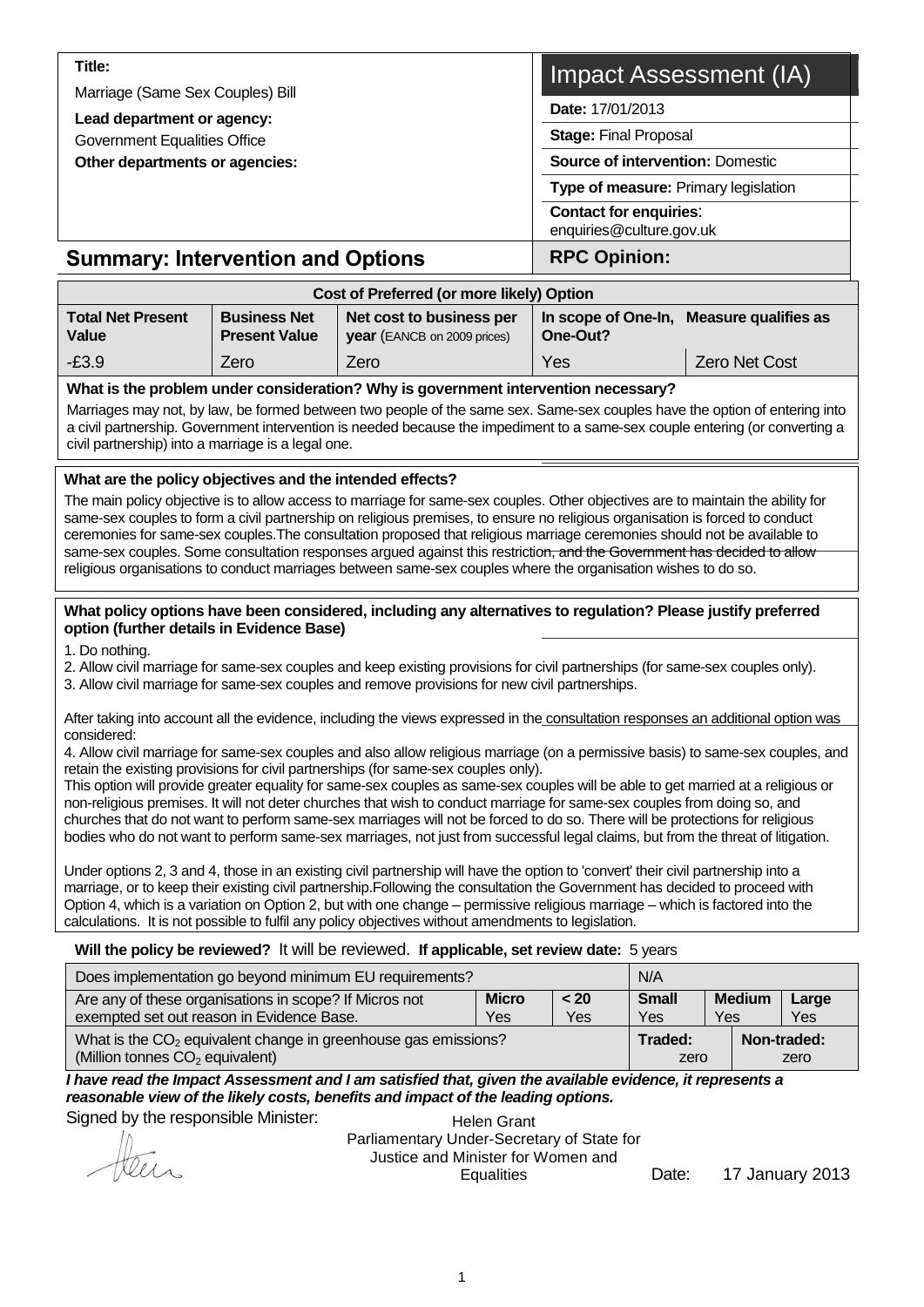# Summary: Analysis & Evidence **Policy Option 4**

# **Description:**

**FULL ECONOMIC ASSESSMENT**

| <b>Price Base</b>                                                                                                                                                                                                                                                                                                                                                                                                                                                                                                                                                                                                                                                                            |                                                                                                                                                                                                                                                                                                                                                                                                                                                                                                                                                                                                                                                                                                                                                                                                                                      | <b>PV Base</b>        | <b>Time Period</b>                          |       |           |                                                              | Net Benefit (Present Value (PV)) (£m)                                                                                                                                                                                                                     |  |  |
|----------------------------------------------------------------------------------------------------------------------------------------------------------------------------------------------------------------------------------------------------------------------------------------------------------------------------------------------------------------------------------------------------------------------------------------------------------------------------------------------------------------------------------------------------------------------------------------------------------------------------------------------------------------------------------------------|--------------------------------------------------------------------------------------------------------------------------------------------------------------------------------------------------------------------------------------------------------------------------------------------------------------------------------------------------------------------------------------------------------------------------------------------------------------------------------------------------------------------------------------------------------------------------------------------------------------------------------------------------------------------------------------------------------------------------------------------------------------------------------------------------------------------------------------|-----------------------|---------------------------------------------|-------|-----------|--------------------------------------------------------------|-----------------------------------------------------------------------------------------------------------------------------------------------------------------------------------------------------------------------------------------------------------|--|--|
| <b>Year 2011</b>                                                                                                                                                                                                                                                                                                                                                                                                                                                                                                                                                                                                                                                                             |                                                                                                                                                                                                                                                                                                                                                                                                                                                                                                                                                                                                                                                                                                                                                                                                                                      | <b>Year 2011</b>      | Years 10                                    |       | Low: -4.5 | <b>High: 12.4</b>                                            | Best Estimate: -3.9                                                                                                                                                                                                                                       |  |  |
| COSTS (£m)                                                                                                                                                                                                                                                                                                                                                                                                                                                                                                                                                                                                                                                                                   |                                                                                                                                                                                                                                                                                                                                                                                                                                                                                                                                                                                                                                                                                                                                                                                                                                      |                       | <b>Total Transition</b><br>(Constant Price) | Years |           | <b>Average Annual</b><br>(excl. Transition) (Constant Price) | <b>Total Cost</b><br>(Present Value)                                                                                                                                                                                                                      |  |  |
| Low                                                                                                                                                                                                                                                                                                                                                                                                                                                                                                                                                                                                                                                                                          |                                                                                                                                                                                                                                                                                                                                                                                                                                                                                                                                                                                                                                                                                                                                                                                                                                      |                       | $-3.3$                                      |       |           | zero                                                         | $-3.3$                                                                                                                                                                                                                                                    |  |  |
| High                                                                                                                                                                                                                                                                                                                                                                                                                                                                                                                                                                                                                                                                                         |                                                                                                                                                                                                                                                                                                                                                                                                                                                                                                                                                                                                                                                                                                                                                                                                                                      |                       | $-4.7$                                      | 10    |           | zero                                                         | $-4.7$                                                                                                                                                                                                                                                    |  |  |
| <b>Best Estimate</b>                                                                                                                                                                                                                                                                                                                                                                                                                                                                                                                                                                                                                                                                         |                                                                                                                                                                                                                                                                                                                                                                                                                                                                                                                                                                                                                                                                                                                                                                                                                                      |                       | $-4.0$                                      |       |           | zero                                                         | $-4.0$                                                                                                                                                                                                                                                    |  |  |
|                                                                                                                                                                                                                                                                                                                                                                                                                                                                                                                                                                                                                                                                                              | Description and scale of key monetised costs by 'main affected groups'<br>We have not identified any costs to business --there may be some costs for religious bodies relating to premises being<br>registered to perform marriages for same-sex couples. The costs of this proposal fall primarily on public bodies that need to<br>adjust IT systems or administrative processes to register same-sex couples as married. These include to varying degrees the<br>General Register Office, Department for Work and Pensions, Office for National Statistics, Her Majesty's Revenue and<br>Customs, Ministry of Justice, Her Majesty's Courts and Tribunal Service and the Gender Recognition Panel. There are also<br>some familiarisation costs for local authorities who employ registrars to conduct civil marriage ceremonies. |                       |                                             |       |           |                                                              |                                                                                                                                                                                                                                                           |  |  |
| Other key non-monetised costs by 'main affected groups'                                                                                                                                                                                                                                                                                                                                                                                                                                                                                                                                                                                                                                      |                                                                                                                                                                                                                                                                                                                                                                                                                                                                                                                                                                                                                                                                                                                                                                                                                                      |                       |                                             |       |           |                                                              |                                                                                                                                                                                                                                                           |  |  |
| be negligible.                                                                                                                                                                                                                                                                                                                                                                                                                                                                                                                                                                                                                                                                               |                                                                                                                                                                                                                                                                                                                                                                                                                                                                                                                                                                                                                                                                                                                                                                                                                                      |                       |                                             |       |           |                                                              | We have not identified any such costs for business. There may be some indirect costs for some religious organisations, but<br>only those who wished to marry same-sex couples. These would be familiarisation and training costs, but we consider this to |  |  |
| <b>BENEFITS (£m)</b>                                                                                                                                                                                                                                                                                                                                                                                                                                                                                                                                                                                                                                                                         |                                                                                                                                                                                                                                                                                                                                                                                                                                                                                                                                                                                                                                                                                                                                                                                                                                      |                       | <b>Total Transition</b><br>(Constant Price) | Years |           | <b>Average Annual</b><br>(excl. Transition) (Constant Price) | <b>Total Benefit</b><br>(Present Value)                                                                                                                                                                                                                   |  |  |
| Low                                                                                                                                                                                                                                                                                                                                                                                                                                                                                                                                                                                                                                                                                          |                                                                                                                                                                                                                                                                                                                                                                                                                                                                                                                                                                                                                                                                                                                                                                                                                                      |                       | 0.1                                         |       |           | 0                                                            | 0.1                                                                                                                                                                                                                                                       |  |  |
| High                                                                                                                                                                                                                                                                                                                                                                                                                                                                                                                                                                                                                                                                                         |                                                                                                                                                                                                                                                                                                                                                                                                                                                                                                                                                                                                                                                                                                                                                                                                                                      |                       | 15.7                                        | 10    |           | 0                                                            | 15.7                                                                                                                                                                                                                                                      |  |  |
| <b>Best Estimate</b>                                                                                                                                                                                                                                                                                                                                                                                                                                                                                                                                                                                                                                                                         |                                                                                                                                                                                                                                                                                                                                                                                                                                                                                                                                                                                                                                                                                                                                                                                                                                      |                       | 0.1                                         |       | 0         |                                                              | 0.1                                                                                                                                                                                                                                                       |  |  |
|                                                                                                                                                                                                                                                                                                                                                                                                                                                                                                                                                                                                                                                                                              | Description and scale of key monetised benefits by 'main affected groups'<br>An economic benefit could result from the policy if it results in a greater number of same-sex marriages and civil partnerships<br>after the change, compared to the number of civil partnerships under the current system. A short term increase in demand could<br>result in an economic benefit of £14.4 million (from additional spending on ceremonies), and new ceremonies from those<br>choosing to convert their civil partnership to a marriage is estimated at £3.0 million. However, because of the uncertaintly<br>involved in predicting demand and because this spending may not be entirely additional, our best estimate assumes no change<br>in demand, and we include these benefits as a "high" estimate.                            |                       |                                             |       |           |                                                              |                                                                                                                                                                                                                                                           |  |  |
| Other key non-monetised benefits by 'main affected groups'<br>There will be benefits to same-sex couples, who want to convert existing civil partnerships into marriages or form marriages in<br>the future, because some couples place greater social and emotional value on a marriage compared to a civil partnership.<br>There will be a benefit to transsexual individuals in a marriage and their spouses who want to change their legal gender, who<br>could do so without the need to end their marriage. There is some evidence that marriage for same-sex couples could improve<br>health of LGB&T persons.                                                                        |                                                                                                                                                                                                                                                                                                                                                                                                                                                                                                                                                                                                                                                                                                                                                                                                                                      |                       |                                             |       |           |                                                              |                                                                                                                                                                                                                                                           |  |  |
| Key assumptions/sensitivities/risks<br>Discount rate (%)<br>3.5                                                                                                                                                                                                                                                                                                                                                                                                                                                                                                                                                                                                                              |                                                                                                                                                                                                                                                                                                                                                                                                                                                                                                                                                                                                                                                                                                                                                                                                                                      |                       |                                             |       |           |                                                              |                                                                                                                                                                                                                                                           |  |  |
| Our best estimate assumes no increase in the total demand for marriages between same-sex couples and civil partnerships<br>after the change, over and above the existing demand for civil partnerships If there were to be an increase in demand for<br>marriage, there would be no additional costs, but potentially economic benefits (included as our "high" estimate.<br>There is likely to be an increase in the number of applications to the Gender Recognition Panel as a result of the change, from<br>people who transitioned some years ago but did not apply for legal recognition as they wanted to remain in their marriage, but it<br>is difficult to predict with precision. |                                                                                                                                                                                                                                                                                                                                                                                                                                                                                                                                                                                                                                                                                                                                                                                                                                      |                       |                                             |       |           |                                                              |                                                                                                                                                                                                                                                           |  |  |
| <b>BUSINESS ASSESSMENT (of chosen option)</b>                                                                                                                                                                                                                                                                                                                                                                                                                                                                                                                                                                                                                                                |                                                                                                                                                                                                                                                                                                                                                                                                                                                                                                                                                                                                                                                                                                                                                                                                                                      |                       |                                             |       |           |                                                              |                                                                                                                                                                                                                                                           |  |  |
| Direct impact on business (Equivalent Annual) £m:                                                                                                                                                                                                                                                                                                                                                                                                                                                                                                                                                                                                                                            |                                                                                                                                                                                                                                                                                                                                                                                                                                                                                                                                                                                                                                                                                                                                                                                                                                      |                       |                                             |       |           | In scope of OIOO?                                            | <b>Measure qualifies as</b>                                                                                                                                                                                                                               |  |  |
| Costs: Zero                                                                                                                                                                                                                                                                                                                                                                                                                                                                                                                                                                                                                                                                                  |                                                                                                                                                                                                                                                                                                                                                                                                                                                                                                                                                                                                                                                                                                                                                                                                                                      | <b>Benefits: Zero</b> |                                             |       | Net: Zero | Yes                                                          | Zero Net Cost                                                                                                                                                                                                                                             |  |  |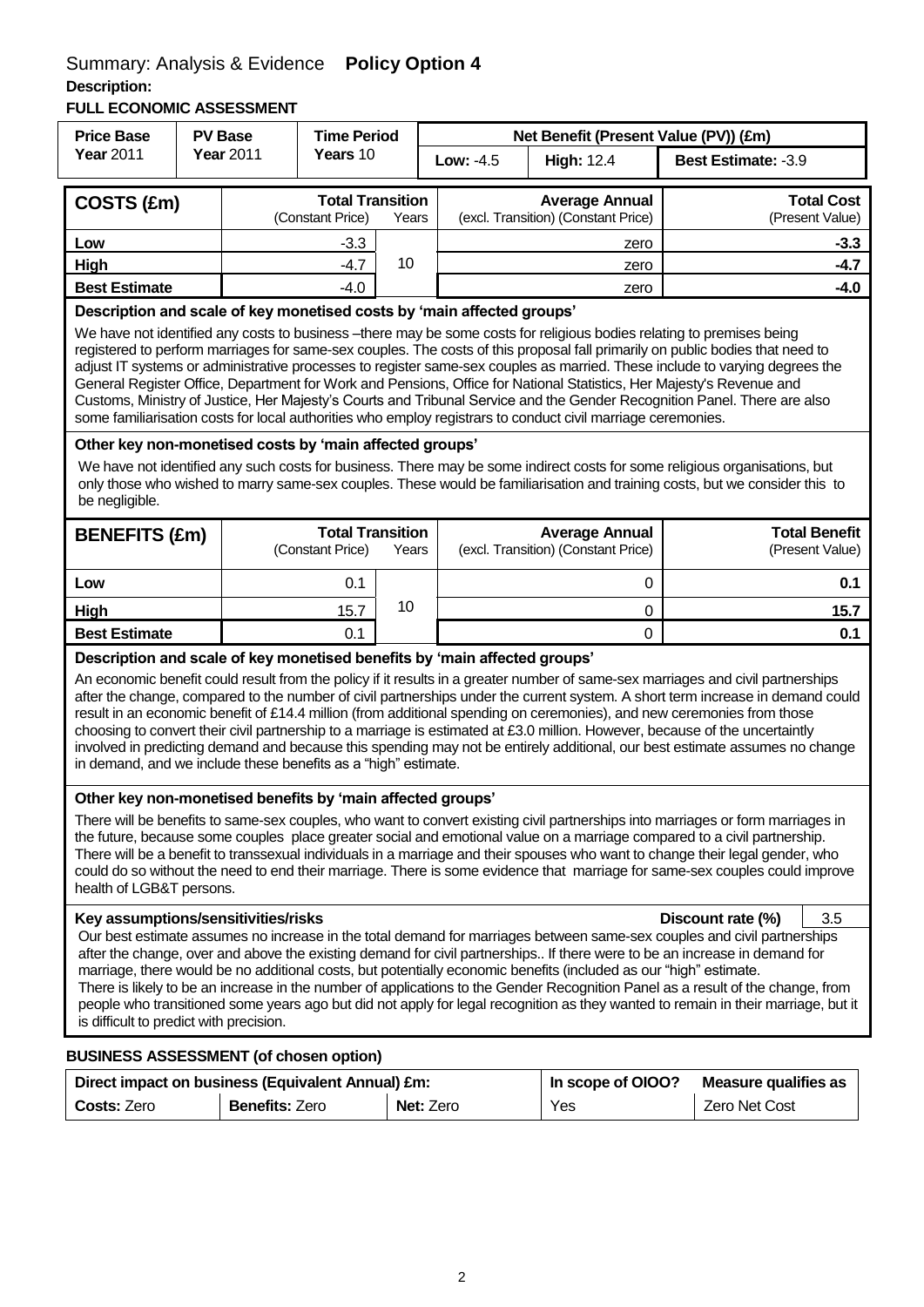# **Evidence Base (for summary sheets)**

# **A. Strategic Overview**

## **A.1 Problem under Consideration**

The introduction of civil partnerships was a significant step forward for our society, as for the first time same-sex couples could make a public and legally recognised commitment to one another. These unions are often referred to as a marriage, but they are not exactly the same. Under current law in England and Wales, the Marriage Act 1949 only allows a marriage to be formed between a man and a woman. The Government is committed to freedom and fairness and has decided to allow same-sex couples to form a marriage and therefore allow access to marriage regardless of gender/sexual orientation.

The Government sees the love between two people of the same-sex as equal to that of opposite sex couples and therefore they should be able to get married. The intervention is necessarily a legislative one, as the barrier to same-sex couples forming a marriage is in primary legislation. The consultationstage impact assessment considered two options, both restricted to allowing same-sex marriage for civil marriages only.

The public consultation in 2012 proposed that religious marriage ceremonies would not be available to same-sex couples and that religious organisations would not be forced to conduct marriage ceremonies for same-sex couples. The Government remains clear about its commitment to the central principle that no religious organisation should be forced to conduct such ceremonies. While opinion was divided, a large number of respondents to the consultation, as well as other stakeholders including religious organisations as part of wider discussions, wanted same-sex couples to have the option of a religious marriage ceremony, and some respondents were concerned that if it was not allowed then there would be tremendous pressure placed on religious organisations to do so. Responses included those from faith organisations both for and against. Some respondents including major religious groups suggested that it would be an unjustified restriction on religious freedom to make civil marriage available to same-sex couples, but not to allow those religious groups that wished to celebrate such marriages to do so.

After taking into account all of the evidence, including the views expressed in the consultation responses, the Government has decided that there is strength in the argument that once marriage is made available to same-sex couples, religious organisations who do want to marry same-sex couples should be able to do so.

Therefore, the Government has decided that the best approach is to allow those religious organisations that want to, to opt in to a statutory process for conducting religious marriage ceremonies for same-sex couples. We have therefore altered our preferred option to take this into account (this is covered as Option 4 below). Unless a faith organisation expressly opts in, it will remain unlawful for an individual church or place of worship to conduct same-sex marriages. Those religious organisations that do not wish to opt in will be provided with robust protections to ensure they cannot be successfully sued for their refusal.

By widening the original proposal to include religious marriage (on a permissive basis) to same-sex couples this offers more choice and equality to same-sex couples. Which also allows the Government to put into place appropriate protections to prevent an extra cost (by avoiding potentially vexatious court cases) for those religious groups who do not want to marry same-sex couples, and supports religious organisations who do want to marry same-sex couples.

### **A.2 Background**

The Civil Partnership Act 2004 allows same-sex couples to have their relationship legally recognised, gaining rights, responsibilities and protection that are equivalent to those afforded by a marriage. However, this is a separate legal framework to that of marriage. Currently, only opposite-sex couples can enter into a marriage and only same-sex couples can enter into a civil partnership.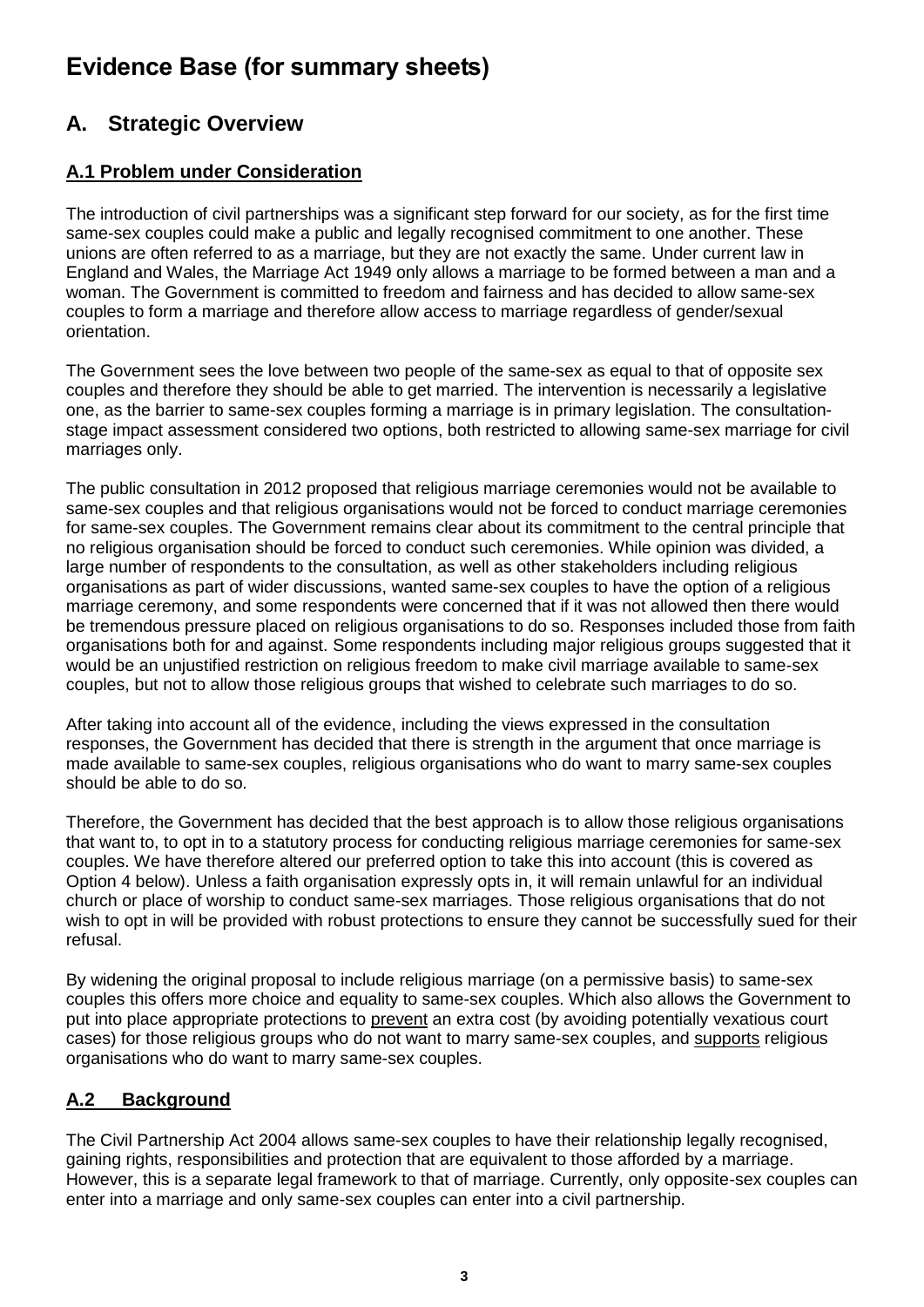In March 2010 the then Government announced that it would be looking at the next steps for civil partnerships. As part of a listening exercise on section 202 of the Equality Act 2010 (to allow civil partnerships to take place in religious premises), it became clear from stakeholders, including some religious organisations and lesbian, gay, bisexual and transgender (LGB&T) organisations, that there was a desire to move forward towards marriage for same-sex couples.

On 17 September 2011 the current Government announced that it would be launching a consultation on marriage for same-sex couples in March 2012. Prior to this date, to allow it to shape the consultation document, Ministers and officials met LGB&T stakeholders, and faith and non-faith / secularist groups.

The public consultation set out the Government's proposals to enable same-sex couples to have a civil marriage. It ran for 13 weeks and closed on 14 June 2012 and there were over 228,000 replies and a number of large petitions.

The recent consultation asked respondents whether couples regardless of gender should be able to have a civil marriage: 53% of respondents who responded to the question were in favour of this. Amongst the wider population, a recent poll<sup>1</sup> found that 61% of respondents agreed that same-sex couples should have an equal right to get married, not just to have civil partnerships (33% disagreed).

### **A.3 Groups Affected**

The policy will affect anyone wishing to enter into a marriage with someone of the same sex, or anyone in a marriage, and seeking to legally change their gender while remaining in that marriage. The changes apply to England and Wales. The Scottish Government have conducted their own consultation to allow same-sex couples to get married and the Northern Ireland Executive have indicated they will not be changing their legislation in this area.

Estimates of the number of lesbian, gay and bisexual (LGB) individuals in England and Wales are available from a number of different sources but are widely contested (ONS 2010). The Citizenship Survey 2009/10 estimated that approximately 2.3% of the population are LGB (the question also had a 2.7% non-response rate); the Integrated Household Survey 2011/12 estimated a slightly lower proportion, at 1.5% of the population (with a 3.6% non-response rate).

Same-sex couples have, since December 2005, been able to enter into a civil partnership. 1,857 civil partnerships were formed in England and Wales in the 11 days available in December 2005, 14,943 were formed in 2006 and 7,929 were formed in 2007. Since 2007, the number of civil partnerships seems to have reached a steady rate of approximately 6,000 civil partnerships per year (ONS 2012). In total, between 2005 and 2011 there were just under 49,000 civil partnership ceremonies.

The policy will also affect individuals who wish to change their legal gender (by obtaining a Gender Recognition Certificate) and who are in a marriage, because they will be able to do so without having to end their marriage. Those in a civil partnership will be able to convert their partnership into a marriage without this being the legal end of the union.

Foreign citizens who enter into same-sex unions abroad are affected in terms of how their relationship is treated within the UK. The UK currently treats all same-sex relationships entered into abroad as civil partnerships, provided they meet certain criteria; in future, those same-sex unions that meet the criteria of a marriage will be recognised as such.

There may be some impact on premises which hold civil marriages, which may be businesses of any size (as premises are licensed by individual local authorities. We do not have comprehensive information on the number or size of marriage premises in England and Wales. This also includes religious premises that wish to undertake religious marriage (on a permissive basis) to same-sex couples.

### **A.4 Consultation**

### **Within Government**

l

<sup>&</sup>lt;sup>1</sup> Poll undertaken by Populus / The Times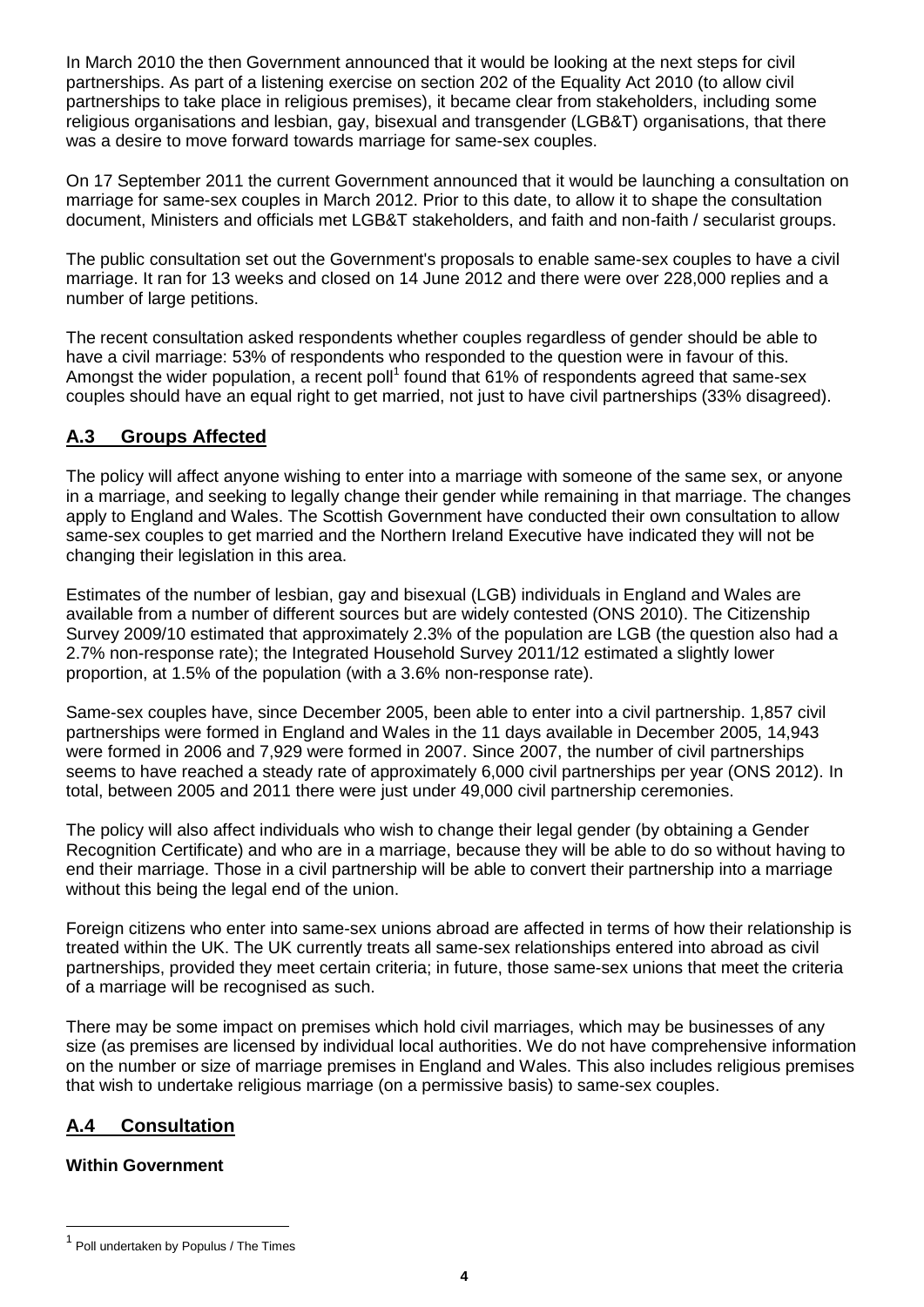Meetings and ongoing discussions have been held across Government. The main departments with which meetings were held were: Ministry of Justice, Department for Work and Pensions, HM Revenue and Customs, Foreign and Commonwealth Office, Home Office, Department for Communities and Local Government and Ministry of Defence, though others were also engaged.

### **Public Consultation**

Ministers and officials have met a range of LGB stakeholders, faith and non-faith groups and transgender groups and individuals.

A public consultation was launched in March 2012 and ran for 13 weeks, closing on 14 June 2012. GEO policy officials also attended a number of events; to seek views and provide a deeper understanding of how the changes will work in practice. Over 228,000 responses were received. There were also 20 petitions in favour and against the proposals, with 1.1million signatures. The largest petition was from the Coalition for Marriage who opposed the proposals. The responses are summarised in the main Government response and we make reference to relevant responses in our evidence base.

# **B. Rationale**

We have identified the problem that same-sex couples are unable to get married. Government intervention is needed to allow this. The remedy must be legislative because the State regulates the legal status of marriage and the impediment to a couple of the same sex entering (or converting a civil partnership) into a marriage is a legal one. The Government has decided to act now, because it believes that change is overdue.

# **C. Objectives**

The policy objectives were:

- 1) To allow equal access to civil marriage for couples regardless of gender. This will address the disparity that there are two separate legal regimes for same-sex and opposite sex couples and remove the inequality that currently exists.
- 2) To continue to allow civil partnerships to take place on religious premises.
- 3) To ensure that there is no impact on the freedom of individuals to practise their religious beliefs and on faith groups" ability to provide for opposite sex religious marriage. There will be no requirement for any religious body to marry same-sex couples if they do not wish to, nor will there be any requirement for a religious organisation to permit the marriage of same-sex couples on their religious premises, if they do not wish to allow this.
- 4) To allow married or civil partnered transsexual individuals to change their legal gender (by obtaining a full Gender Recognition Certificate (GRC) without having to end the marriage.

The Government also plans to allow marriage on religious premises for same-sex couples where the religious organisation allows this. However, to meet objective 3 above, no religious body will be required to marry or permit the marriage of same-sex couples on its premises if it does not wish to, and ensure that protections are in place for religious bodies who do not want to perform same-sex marriages, not just from successful legal claims, but from the threat of litigation.

# **D. Options**

Prior to the consultation we were considering the following three options:-

1. Do nothing.

2. Open up civil marriage to same-sex couples and retain civil partnerships (for same-sex couples only). This was the Government's preferred option at the time of consultation.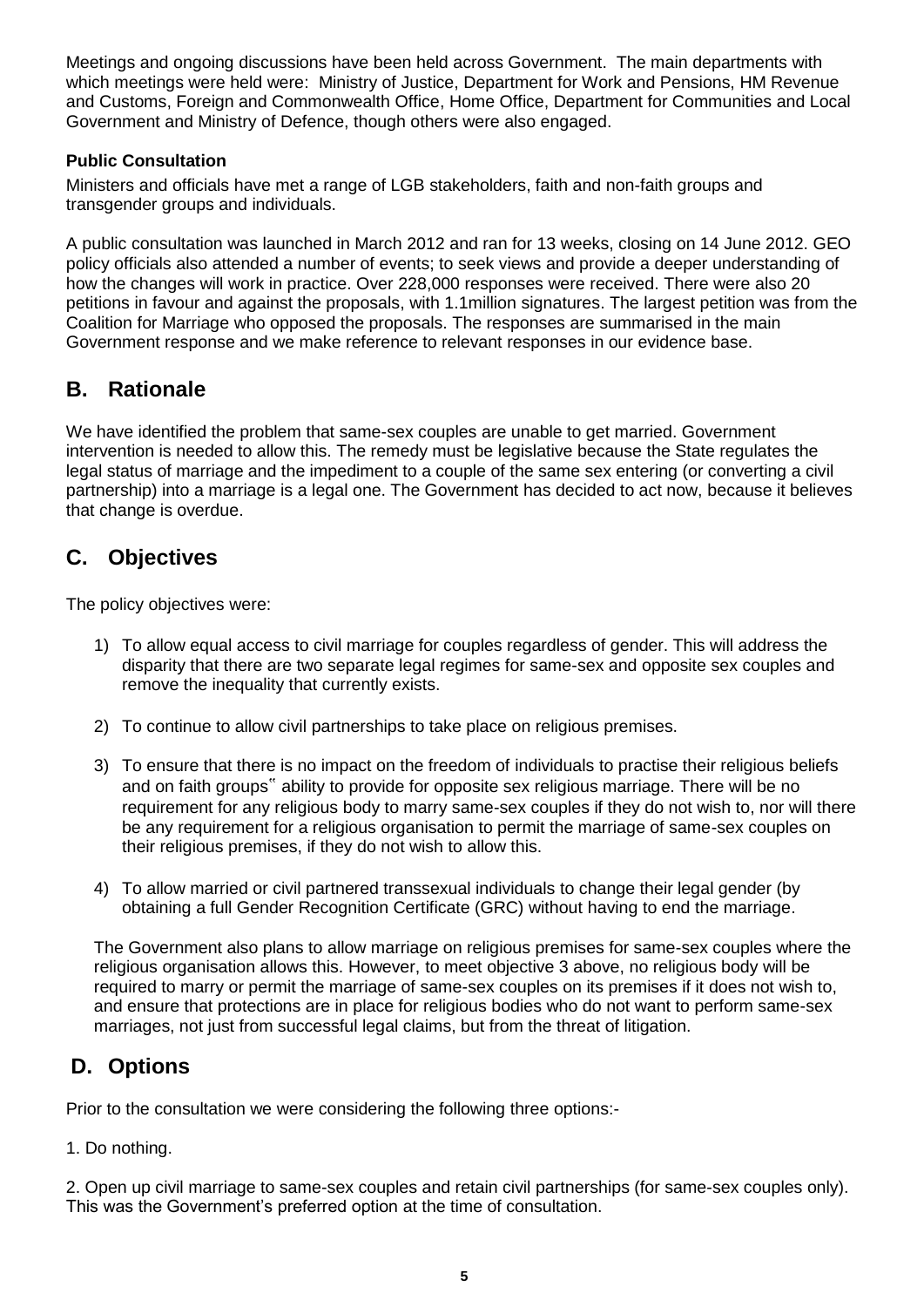3. Open up civil marriage to same-sex couples, end the formation of all new civil partnerships and allow those who have already entered into a civil partnership to convert their relationship into a marriage (or retain the existing civil partnership). This is not the Government"s preferred option.

In the light of issues raised in the consultation, we have considered an additional option:-

4. Open up civil marriage to same-sex couples and retain civil partnerships (for same-sex couples only), and also allow religious organisations to marry same-sex couples if the religious organisations so wish. However, no religious organisation would be forced to marry a same-sex couple.

The Government has decided to proceed with option 4, which is a variation option 2, but with one change – permissive religious marriage – which is factored into the calculations.

# **E. Appraisal (Costs and Benefits)**

### **GENERAL ASSUMPTIONS & DATA**

Our best estimate assumes that there would be no additional increase in the demand for same-sex unions (i.e. same-sex marriages and civil partnerships combined compared to the number of civil partnerships per year under the current system). However, Annex 3 considers international comparisons which suggest that a short-term increase in the number of marriages is likely. We therefore consider the impact of an increase in demand under Economic Benefits below.

We present costs and benefits in current prices (2012/13) throughout the document.

| Organisation                                                                 | <b>Description</b>                                                                                                                              | <b>Cost</b>         |
|------------------------------------------------------------------------------|-------------------------------------------------------------------------------------------------------------------------------------------------|---------------------|
| Department for Work and<br><b>Pensions</b>                                   | Reform IT systems and update guidance                                                                                                           | £80,000             |
| <b>Gender Recognition Panel</b><br>(1)                                       | Additional operating costs associated with<br>anticipated extra demand for Gender<br>Recognition Certificates estimated over a 5<br>year period | £200,000 - £700,000 |
| <b>General Register Office</b><br>(Home Office)                              | Reform Register Online (RON) IT system                                                                                                          | £2 million          |
| <b>HM Courts and Tribunal</b><br>Service (2)                                 | Operational changes required for GRP<br>database                                                                                                | £100,000 - £300,000 |
| HM Revenue and<br><b>Customs for Department</b><br>for Work and Pensions (3) | IT and project costs for contracted out<br>pensions                                                                                             | £400,000            |
| HM Revenue and<br>Customs                                                    | Reform IT systems                                                                                                                               | £100,000 - £250,000 |
|                                                                              | Update guidance                                                                                                                                 | £100,000 - £200,000 |
| <b>Local Authorities</b>                                                     | Familiarisation costs for registrars                                                                                                            | £190,000 - £670,000 |
| Ministry of Justice                                                          | Reform court IT system                                                                                                                          | £135,000 - £165,000 |
|                                                                              | Amend court forms and leaflets                                                                                                                  | £38,000             |
| <b>Office for National</b><br><b>Statistics</b>                              | Reform IT systems for recording marriage<br>data                                                                                                | £150,000 - £200,000 |

### Summary of monetised transitional costs to public sector applying under Options 2, 3 and 4

Source: Figures provided by officials in relevant departments.

(1) The GRP is part of HM Courts & Tribunals.

(2) This only covers costs of the changes to the Panel"s IT costs.

(3) These costs will be incurred by HMRC rather than DWP. DWP owns the policy on contracted out pensions, but delivery of the policy (ie. the IT that supports it) is owned by HMRC.

(4) The Ministry of Defence and the UK Border Agency have not identified any detailed costs, but any impact is expected to be negligible.

(5) All the costs in the table are transitional one off costs – the costs will occur in one year with the exception of the Gender Recognition Panel, which is an estimated 5 year total cost due to a likely increase in demand for Gender Recognition Certificates.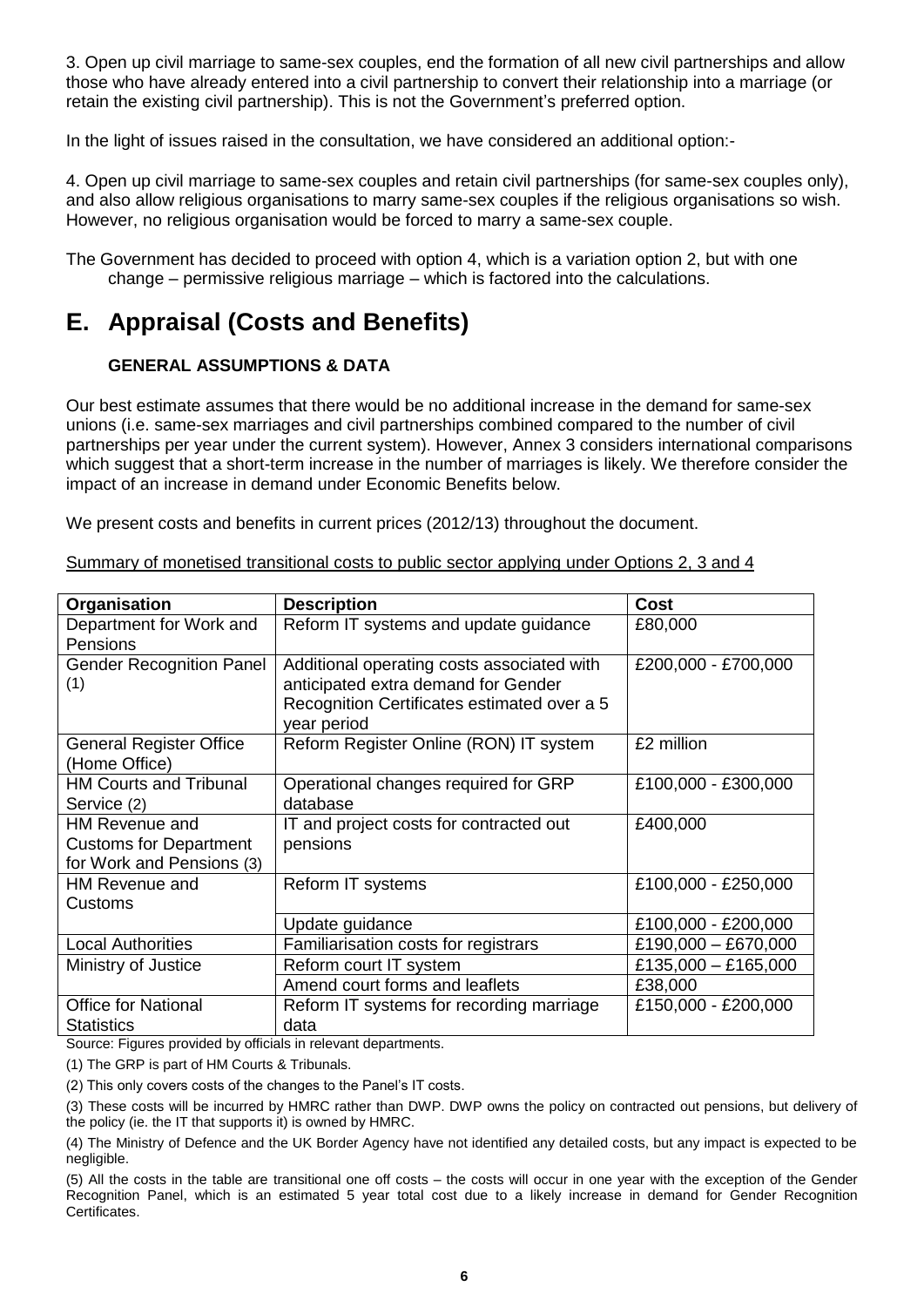### **OPTION 2 – Introduce marriage for same-sex couples, keep civil partnerships (for same-sex couples only)**

### **COSTS**

#### Fiscal costs

Changing legislation to allow same-sex couples to enter into a marriage will create some costs for certain government departments and agencies and for local government, because changes will need to be made to some IT systems and processes. These are summarised by department:

#### *Department for Work and Pensions*

DWP estimates costs of £80,000 for changes to guidance associated with pension scheme entitlements once same-sex couples are able to get married. The intention is to treat same-sex couples in the same way as civil partners, for purposes of State and occupational pensions.

IT and project costs of £400,000 for changes relating to contracted-out pensions has been based on the costs incurred in 2005 for changes related to the introduction of civil partnerships, as the proposal for same-sex marriage would mean a similar IT change.

#### *Home Office*

The General Register Office (GRO) in England and Wales is responsible for overseeing civil registration, which includes the registration of marriages, civil partnerships, births and deaths. The GRO will need to change its Registration Online (RON) IT system to cater for marriage between same-sex couples. Our initial estimate is a one-off cost of £2million over the development phase.

Individuals who are already in a civil partnership will have the option of converting their civil partnership into a marriage (they will not be required to do so). Though the detail of this process is yet to be finalised, it is expected that this may be done by obtaining a new marriage certificate. We envisage that this will be administered on a cost-recovery basis estimated at around £100 per case; therefore there will be no cost to the public sector.

The UK Border Agency (UKBA), also part of the Home Office, may require minor changes to application forms and staff guidance but costs are expected to be minimal. There are currently no differences in immigration legislation and rules between couples who are married and couples who are in a civil partnership.

#### *HM Revenue and Customs*

Although these proposals will not mean that the words "husband" and "wife" have to be removed from official documents or forms, there may need to be changes to forms and IT systems to reflect same-sex couples. The changes to IT systems are estimated to be a one-off cost of between £100,000 and £250,000 (we use a mid-point of £175,000 as our best estimate). Changes to guidance will also be needed. Some of these changes will fall under "business as usual" (departments are expected to constantly review guidance regardless of policy changes), but there will be an additional estimated oneoff cost of between £100,000 and £200,000 for HMRC to update guidance (again, we use a mid-point, £150,000, as our best estimate).

### *Ministry of Defence*

Reform of MOD personnel IT systems will be required. However, it is anticipated that these changes will be negligible.

#### *Ministry of Justice (including the Gender Recognition Panel)*

One of the main costs is likely to be the cost of changes to the courts" FamilyMan IT system. This is estimated to be a one-off cost between £135,000 and £165,000 (the mid-point of £150,000 is used as our best estimate). There may also need to be changes to court forms and leaflets to reflect same-sex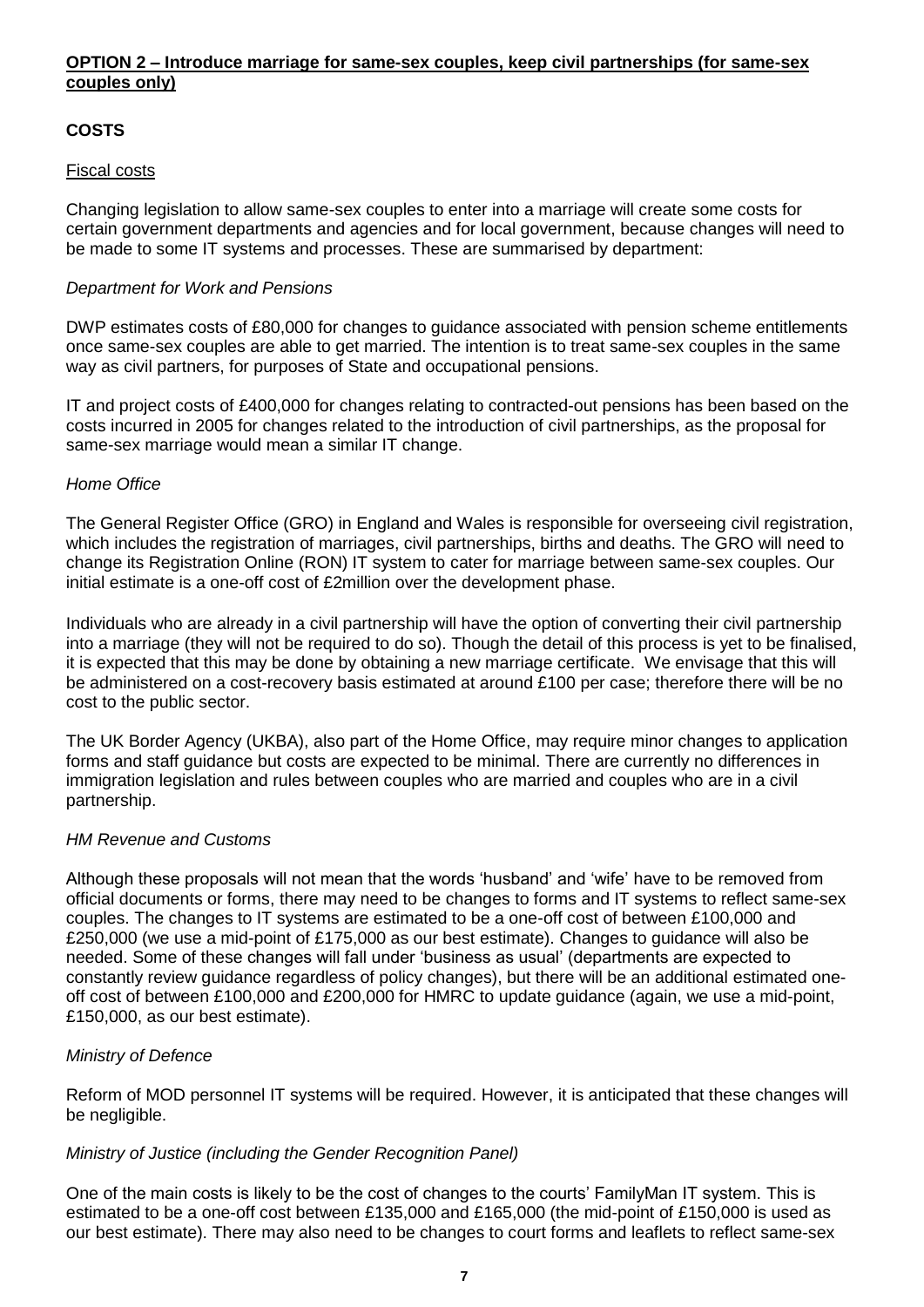marriage, but this will not lead to the blanket removal of the terms husband and wife. This will involve printing new stocks and destroying existing stocks in respect of divorce petitions and applications for dissolution and several other forms. A rough estimate derived from the costs incurred when implementing the Family Procedure Rules would indicate a cost of about £20,000 to print six months' stock of forms and around £18,000 to destroy existing stocks of forms.

Transsexual people can apply to change their legal gender by obtaining a Gender Recognition Certificate. The Gender Recognition Panel, which is part of the HM Courts and Tribunals Service, administers requests for Gender Recognition Certificates. (The Panel currently deals with an average of 320 applications a year.) Allowing same-sex couples to get married would allow transsexual people to change their legal gender without the need to end their marriage. We expect there to be a noticeable increase in the number of applications to the Panel following introduction of any change, particularly from those who may have changed gender some years ago but decided not to apply for legal recognition, since they wished to remain in their existing marriage. This group might apply to the Panel in the year following introduction of marriage for same-sex couples or in subsequent years. Once this initial bulge of applications has been dealt with, we expect thereafter there to be a modest increase in the number of applications to the Panel. Although there is no robust evidence to indicate the level of increase for the purposes of estimating potential impacts, we have assumed an overall increase in the Panel"s work of between 50-80 applications a year. This will increase both the administrative and the judicial costs of the Panel. If, however, the influx of applications to the Panel was significantly higher than anticipated, then this might mean that applications could take longer than the present 20 week target to be dealt with.

The consultation included questions designed for transsexual people and their spouses. 3,104 people suggested they would want to take advantage of the policy change and remain in their marriage while obtaining a full Gender Recognition Certificate.

In the absence of any in-depth and robust research on the number of people who might be affected, we have considered a variety of scenarios based on 500 existing married transsexual people who will apply to obtain legal recognition either in year 1 or over a 5 year period, following introduction of any changes, together with an overall increase of 50-80 cases a year. We have also looked at what the impact might be if say an extra 3,000 married transsexual people were to apply to the Panel in various scenarios over a 5 year period, although we think it highly unlikely that there would be as many cases as this. Our scenarios have a wide variation in the potential increase in both administrative and judicial costs over a 5 year period ranging from a total of £200,000 to £700,000. At the present time, the impact on the work of the Panel and the likely increase in both administrative and judicial costs is very difficult to estimate with any accuracy.

We must also be aware of the impact that will occur should there be a different regime for marriage and civil partnerships in the various jurisdictions within the UK. This is considered in Section F below.

### *Office for National Statistics*

The ONS collates the data on the number of people who enter into a marriage or civil partnership. They gain the data electronically from the GRO. When civil partnerships were introduced, the necessary changes were included within other changes that were being made to the system. The ONS would seek to do this again. However, if this was not possible the costs to amend the ONS IT systems to allow for the additional data to be collected would be between £150,000 and £200,000.

### *Familiarisation costs (local authorities)*

The change to the law and processes for conducting a marriage will require those who conduct marriages to familiarise themselves with the new process. We include here some indicative familiarisation costs for registrars who carry out civil marriage ceremonies. We assume that local authorities will be responsible for ensuring that their registrars are familiar with any changes. In practice, it is generally the regional civil registration training groups that organise any training, but how this is delivered can vary across local authorities depending on how complex any new processes are.

The proposal will require those who conduct civil marriages, for example, registrars employed by local authorities, to familiarise themselves with new processes. Familiarisation processes may range from on the desk training or e-training; to formal training sessions. There will be no costs to local authorities of producing training manuals or guidance. The GRO will provide these. Precise details of how the new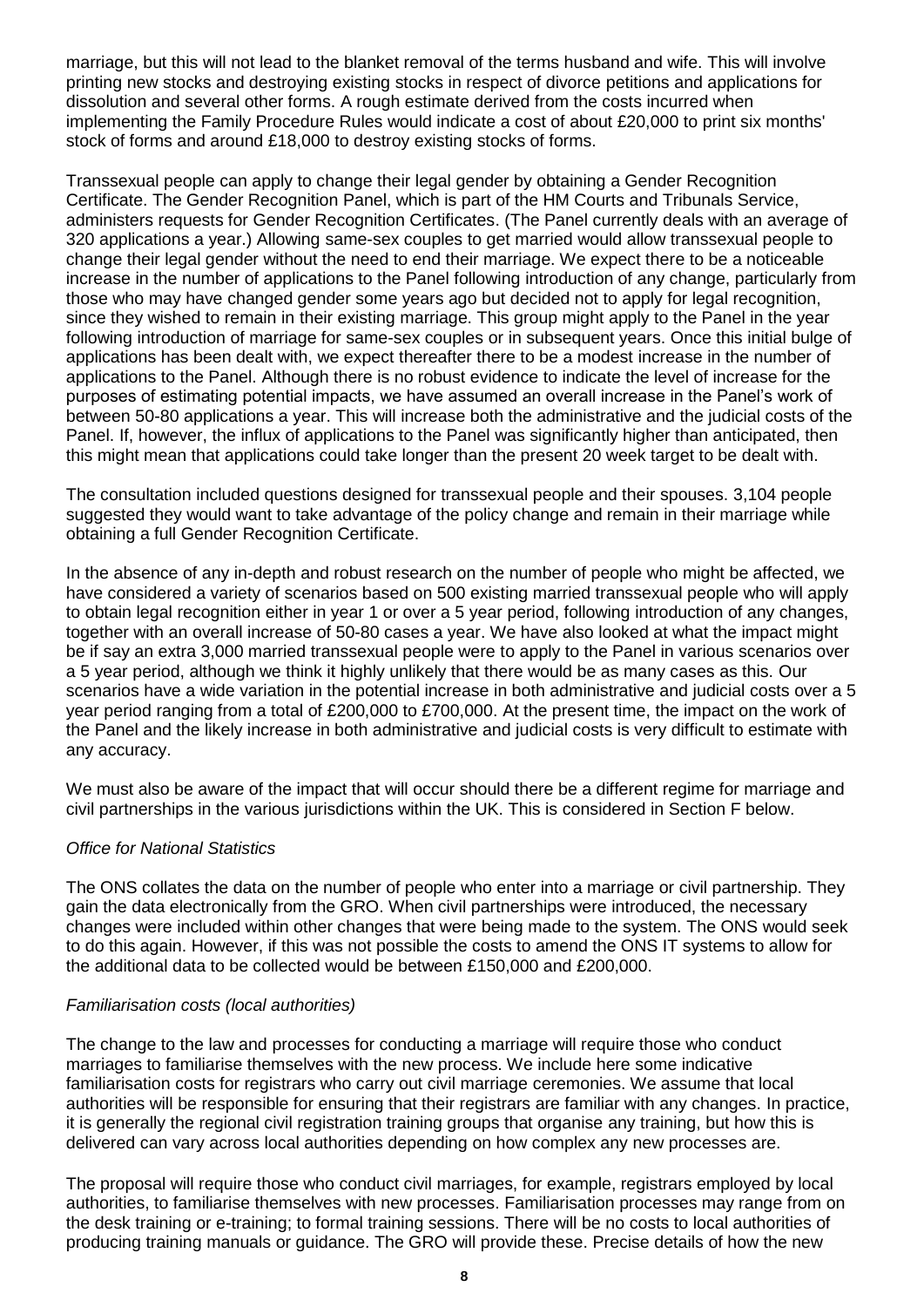processes will work – and the extent of involvement of local authorities are being worked out by the GRO.

There are currently 4,524 registrars conducting marriages in England and Wales, comprising 4,133 Deputy Superintendent Registrars, 187 Superintendent Registrars, 71 Additional Superintendent Registrars and 133 Additional Registrars (figures provided by the GRO).

On the basis of discussions with the GRO, we assume that it will take between 2 and 7 hours to fully understand all of the changes to the law, marriage process and new IT systems. The large range is due to the fact that familiarisation will depend on the complexity of the conversion and associated processes.

It should be noted that if/where Registrars are involved in the conversion process they will be able to recover their costs through the statutory fee.

We estimate the average wage (median gross pay excluding overtime) for a registrar to be £17.60 per hour. This is based on data from the Annual Survey of Hours and Earnings 2011, published by the ONS. In line with guidance issued by the Department of Business, Innovation and Skills (BIS), we also add non-labour costs of 21% to give an hourly cost of £21.30.

We therefore estimate total familiarisation costs for registrars to be between £190,000 and £670,000. These costs fall entirely on public sector organisations. It should be noted that these "familiarisation costs" are basically costs of staff time which could have been spent on other tasks – "opportunity costs".

#### Economic Costs

Private premises in which wedding ceremonies are held would be unlikely to see any additional costs from this policy. Licences to hold marriages are generally not gender-specific, so we envisage that any premises with a licence to hold marriages would be automatically able to hold marriages for same-sex couples once the legislation comes into effect, without the need for a new licence. Premises may need to update promotional material and websites, but we expect this to fall under business as usual updates.

The Government will not require any business to make changes in order to deliver this policy.

There is no evidence from the consultation or from other sources, to suggest any extra costs for the private sector. We have considered the possibility of whether businesses may need to change records on databases to reflect the new measure. However, there is no evidence that the introduction of civil partnerships required this, therefore no reason to assume that the introduction of same-sex marriages will do so.

The consultation asked respondents for details of any perceived costs to businesses from these changes. No costs were identified in consultation responses which have not been taken account of.

The Federation of Small Businesses has indicated that they do not have any concerns about costs.

There will be a substantial lead-in time for businesses to adapt if necessary, given that the government has already announced its intentions, and implementation is unlikely to be before 2014. Therefore, we expect businesses will be able to absorb this kind of change if necessary as "business as usual", and so our best estimate of the cost to business for same-sex marriage is zero.

### **BENEFITS**

### Economic benefits

Some organisations responding to the consultation believed that there are economic benefits to be gained from introducing same-sex marriage. Newcastle City Council said, "We recognise and welcome the economic opportunities that the extension of marriage to same-sex couples to local businesses and services could potentially bring." Whilst Birmingham City Council said, "For many businesses …this will also represent a new market where profit can be made, thus boosting the local and national economy."

For our best estimate of economic impact we assume no change in the demand for same-sex unions (i.e. we assume that the total number of civil partnerships and same-sex marriages following introduction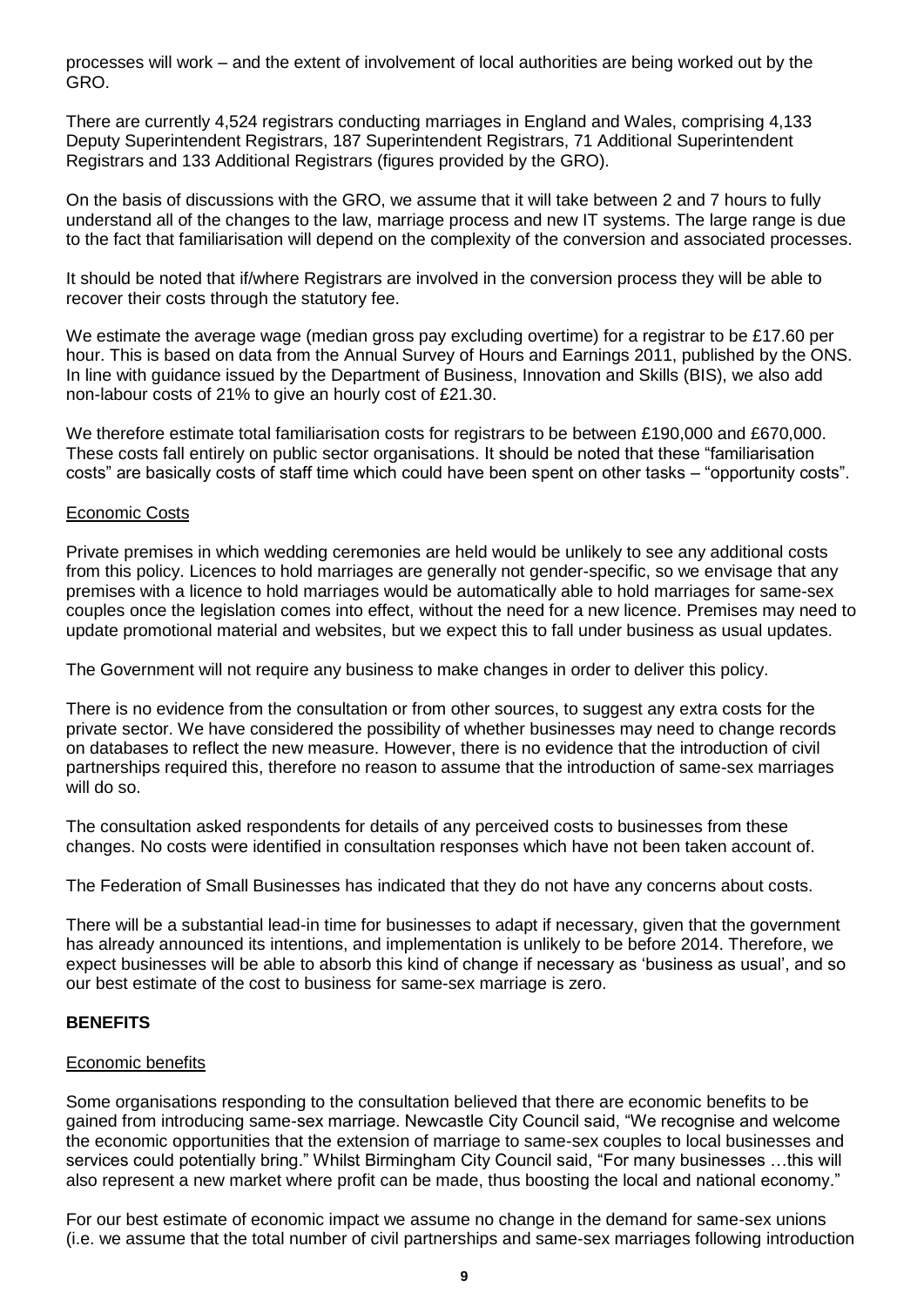of same-sex marriages would be equal to the current annual number of civil partnerships – an average of 6,050 ceremonies a year over the past 4 years). However, there are three possible impacts from changing demand for same-sex civil partnerships/marriages, which we consider in turn below:

- 1. A **short-term increase in demand**. This may come from couples who are "holding out for marriage" and enter into a marriage soon after the option becomes available. This could take the form of an increased number of marriages held in the first year that changes are introduced.
- 2. A **long-term increase in demand**. This refers to a level of demand for marriage that is above the current demand for civil partnerships year on year in the future. This may occur if couples who would never want to enter into a civil partnership choose to enter into a marriage after the policy change, or if the policy change were to encourage more couples to formalise their relationship.
- 3. Those already in a civil partnership who choose to **convert their civil partnership into a civil marriage**. These conversions would be additional to any new unions being formed.

In judging the likelihood of a change in demand, we considered the experiences of other countries and states that have introduced same-sex marriage and also had a form of civil union or registered partnership before same-sex marriage was introduced. A summary of this evidence can be found in Annex 3. There is evidence that other countries have experienced a short-term increase in demand for marriage (over and above existing demand for civil unions) in the first year that same-sex marriage is allowed. There is insufficient evidence to judge whether we should expect any long-term increase in demand (as same-sex marriage has only been introduced recently in most countries – the only country with more than a couple of years of data was the Netherlands, which did not experience any long-term increase in demand).

Demand may also rise if people living in countries where they cannot get married to someone of the same sex could choose to come to England or Wales to get married. The Lesbian and Gay Lawyers Association (LAGLA) in their consultation response said - "We are aware that same-sex couples from the UK travel to places like Canada to get married because they prefer this to a civil partnership. We expect that if marriage is open to same-sex couples in England and Wales, couples especially from elsewhere in Europe will come here to get married here. We expect a modest boost to the tourism industry."

Because marriage ceremonies are carried out on a cost-recovery basis, an increase in demand would not lead to any increased costs to the public sector.

### *1. Short-term increased demand*

Our high estimate includes a 50% increase in the number of same-sex marriages and civil partnerships in the year that same-sex marriage is introduced, compared to the current number of civil partnerships (we use 6,050 a year, based on the average in the past 4 years). The international comparisons in Annex 3 suggest that there may be a large and additional increase in short-term demand; 50% is used as a purely indicative figure, in the absence of any robust evidence of what demand might be.

A 50% increase would result in 3,025 additional marriages in the first year that marriage becomes available (above the expected 6,050). There are no robust figures for the average amount of money spent on civil partnerships (or that would be spent on marriages), so we use a survey in 2007<sup>2</sup>, which suggested that the average spend on a civil partnership, by the couple and guests, was £4,000 (equal to £4,747 in 2012/13 prices). Based on this, an extra 3,025 ceremonies would result in approximately £14.4 million extra spending in the economy. This would benefit premises which hold civil marriages/civil partnerships and producers and retailers of products and services used in ceremonies (this figure would also include money spent on presents bought by guests and hotels etc.).

As the demand for same-sex marriage is uncertain, and because these economic benefits are not guaranteed to be additional (for example, the spending on a civil partnership or marriage ceremony may not be additional if the couple and guests cut back on spending in other areas), we use **zero benefit as our best estimate, with a range of £0 - £14.4 million**.

### 2. Long-term increase in demand

l

Given a lack of evidence from international comparisons (see Annex 3); we assume that there will be no long-term increase in demand.

<sup>&</sup>lt;sup>2</sup> Direct Line 2007, http://www.directline.com/about\_us/news\_230307.htm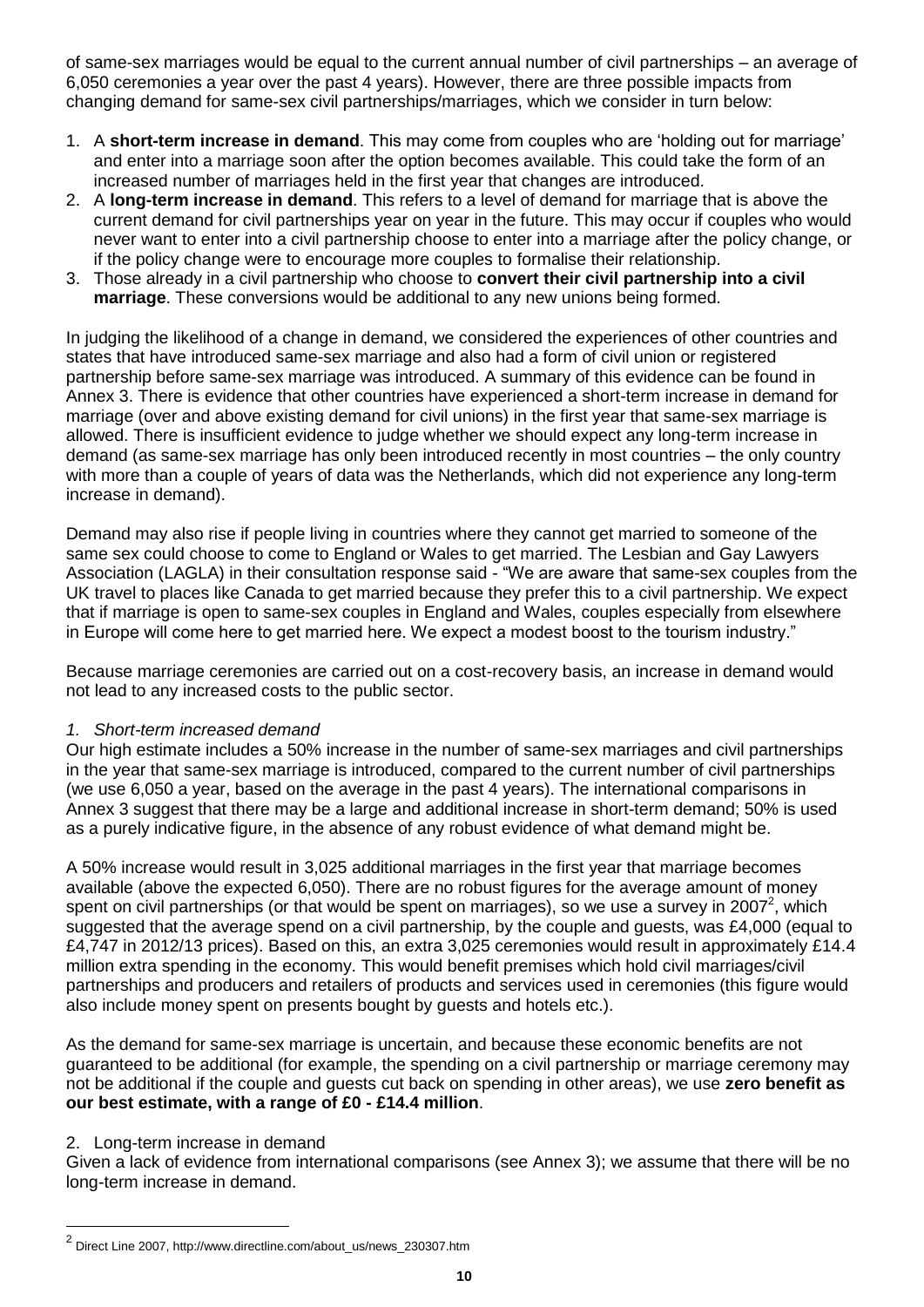### *3. Conversion of civil partnerships to marriage*

Once same-sex couples are able to get married, couples in a civil partnership will have the option to convert their civil partnership into a marriage, though they will not be required to. This may create benefits to business through additional consumer spending if couples hold ceremonies and celebrations to mark their conversion.

A consultation question asked whether respondents who were in a civil partnership would want to convert their civil partnership into a marriage. 20,403 said that they would like to take advantage of this. However, we do not know when or how many would hold a ceremony or celebration to mark the conversion, and how much money would be spent at such events. If we make a conservative assumption that one in four of those converting would hold a ceremony or celebration, and couples and guests would spend, on average, a quarter as much as the average spend on a civil partnership; this would result in a benefit to business of £3.0million. Given the uncertainty over these benefits, and the fact that this spending may not be entirely additional; we use a **best estimate of zero, with a range of £0 – £3.0million**.

### Non-monetised benefits

The primary objective of this policy is to allow access to marriage for couples, regardless of gender/sexual orientation.

A large number of respondents to the consultation felt that allowing same-sex couples to marry would be good for society as a whole, and would have a positive impact on wider public attitudes towards LGB&T people and ultimately contribute to a more inclusive society where there is more choice and acceptance.

The Royal College of Psychiatrists in their response to the consultation said that LGB persons make up a population that suffers from worse health (in particular mental health and substance dependence) than heterosexual people. Discrimination such as withholding marriage for same-sex couples can contribute to the minority stress experienced by LGB persons, an important factor in their health disadvantage. Marriage for same sex couples could therefore reduce the discrimination and stress that LGB persons suffer, leading to improved health.

There have also been studies from other countries that suggest that marriage for same –sex couples could contribute positively to the health and well-being of LGB people. For example, evidence from the United States (Hatzenbuehler et al 2011) found a positive effect of legalised same-sex marriage on the health of gay men. Buffie (2011) comes to a similar conclusion, namely that "legal and social recognition of same-sex marriage are likely to impart more than just symbolic support for the gay community. Legislation to make marriage equality a reality will change, and save lives."

Ritter, Matthew-Simmons and Carragher (2012), from the National Drug and Alcohol Research Centre at the University of New South Wales, state that alcohol and or other drug use is one way that sexual minorities attempt to manage negative attitudes, stigma and discrimination due to their sexual orientation. "One of the clearest strategies to help solve this issue is to legitimise sexual minorities through recognition of relationship status – that is, legalise gay marriage."

Currently, if a person discloses that they are in a civil partnership rather than a marriage, they automatically disclose their sexual orientation. Allowing marriage for both same-sex and opposite-sex couples would give people more control over whether and how they disclose their sexual orientation. In research conducted by Stonewall and the TUC (Stonewall 2004) it was found that 1 in 5 LGB people think they have been harassed at work because of their sexual orientation. By allowing same-sex couples to enter into a marriage, they will be able to disclose their sexual orientation at the time they choose.

Allowing same-sex couples to get married would also create benefits for any transsexual people who are in a marriage or civil partnership and would like to change their legal gender by obtaining a Gender Recognition Certificate.

Under current law, if a transsexual person is married to a person of the opposite sex, they are not able to obtain a Gender Recognition Certificate without first ending their marriage.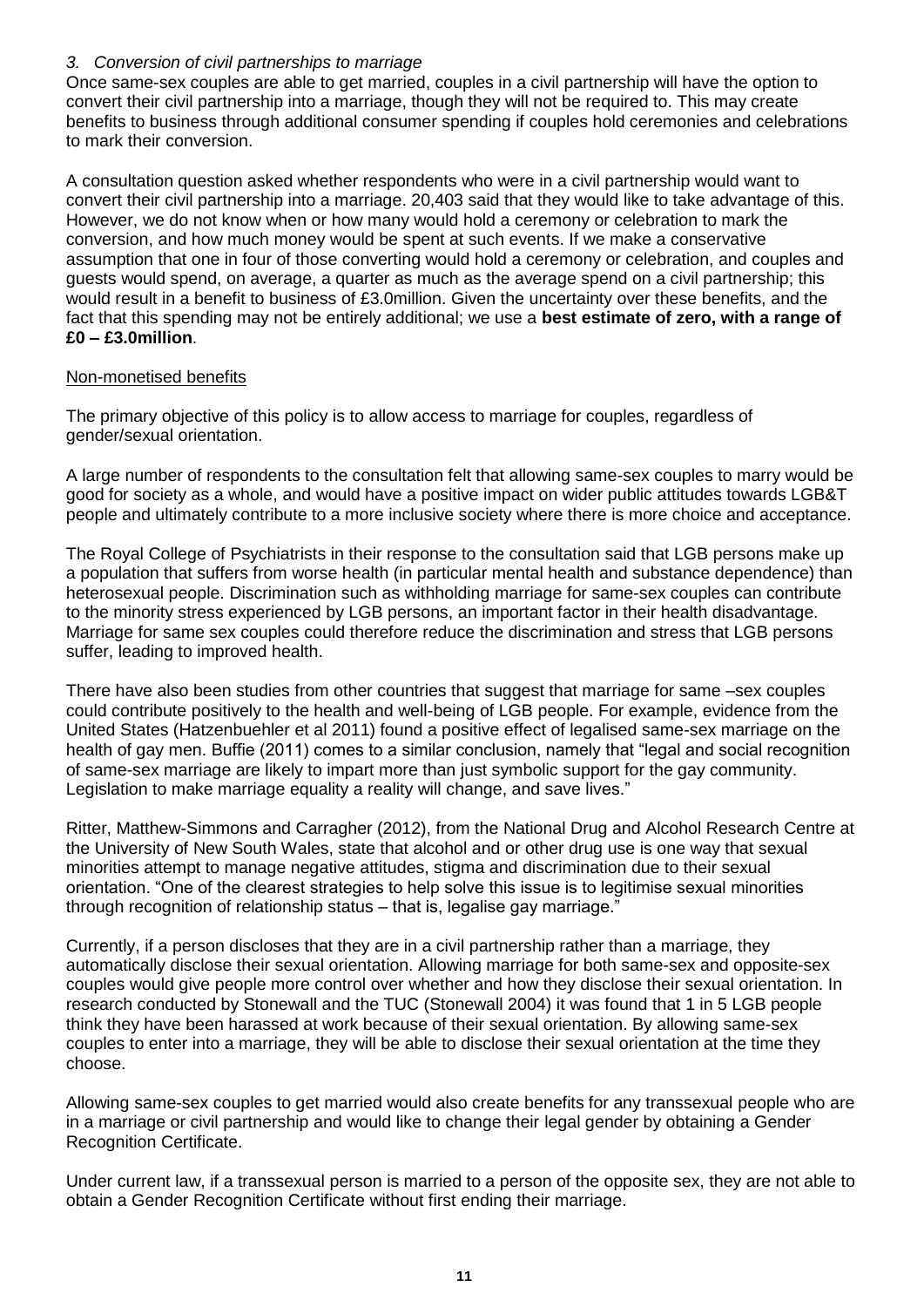This policy change would have the benefit of allowing transsexual people who are in a marriage to obtain a Gender Recognition Certificate without the need to end their marriage. Those currently in a civil partnership would have the option to convert their civil partnership into a marriage and then obtain a Gender Recognition Certificate, rather than be required to end their civil partnership. Those who want to would still have the option of ending their union.

This policy change would therefore create benefits for any married or civil partnered transsexual people who apply for a Gender Recognition Certificate in future, and any individuals who may have been put off applying for a Gender Recognition Certificate because of the requirement to end their marriage. Although we do not have a reliable estimate of the number of individuals affected, we know this would only impact on a relatively small number of people. This impact assessment has not attempted to monetise these benefits.

### **ONE-IN-ONE-OUT (OIOO)**

### COSTS (INs)

Our best estimate is that there will be no costs imposed on the private sector and third sector from these changes.

### BENEFITS (OUTs)

Our best estimate is that there are no direct monetised benefits to the private sector or the third sector from these changes. However, there would be economic benefits to the private sector if there was an increased demand for marriage, over and above the current demand for civil partnerships. There could also be benefits from increased spending on celebrations from individuals converting their civil partnership to a marriage.

### **NET**

Zero Net Cost

### **OPTION 3 – Allow marriage for same sex couples but remove civil partnerships**

This is not the Government's preferred option.

The fiscal costs of Option 3 would be equal to the fiscal costs of Option 2, as it will require the same changes to be made in order to allow same-sex couples to be married.

If the provision for new civil partnerships was removed, existing civil partners would have the option of converting their civil partnership into a marriage, or keeping their existing civil partnership. Therefore, IT systems would still be required to keep the option of civil partnership, as some couples will still be in one, even if new couples cannot form one. However, we estimate that there would be a marginal reduction in costs as the GRO would no longer need to operate the RON system as a live system (it would only be used for access to records and corrections).

The fiscal costs and benefits of Option 3, compared to Options 2 and 4, will depend on any changes made to the administration of civil marriages and civil partnership and the relative cost of administering each. Currently, civil partnerships cost less to administer, but there would be the possibility of aligning processes for civil marriage to bring these costs into line.

In this impact assessment, we assume that Option 3 would have broadly equal costs and benefits to Option 2 and 4.

### **ONE-IN-ONE-OUT (OIOO)**

### COSTS (INs)

Our best estimate is that there will be no costs imposed on the private sector and third sector from these changes.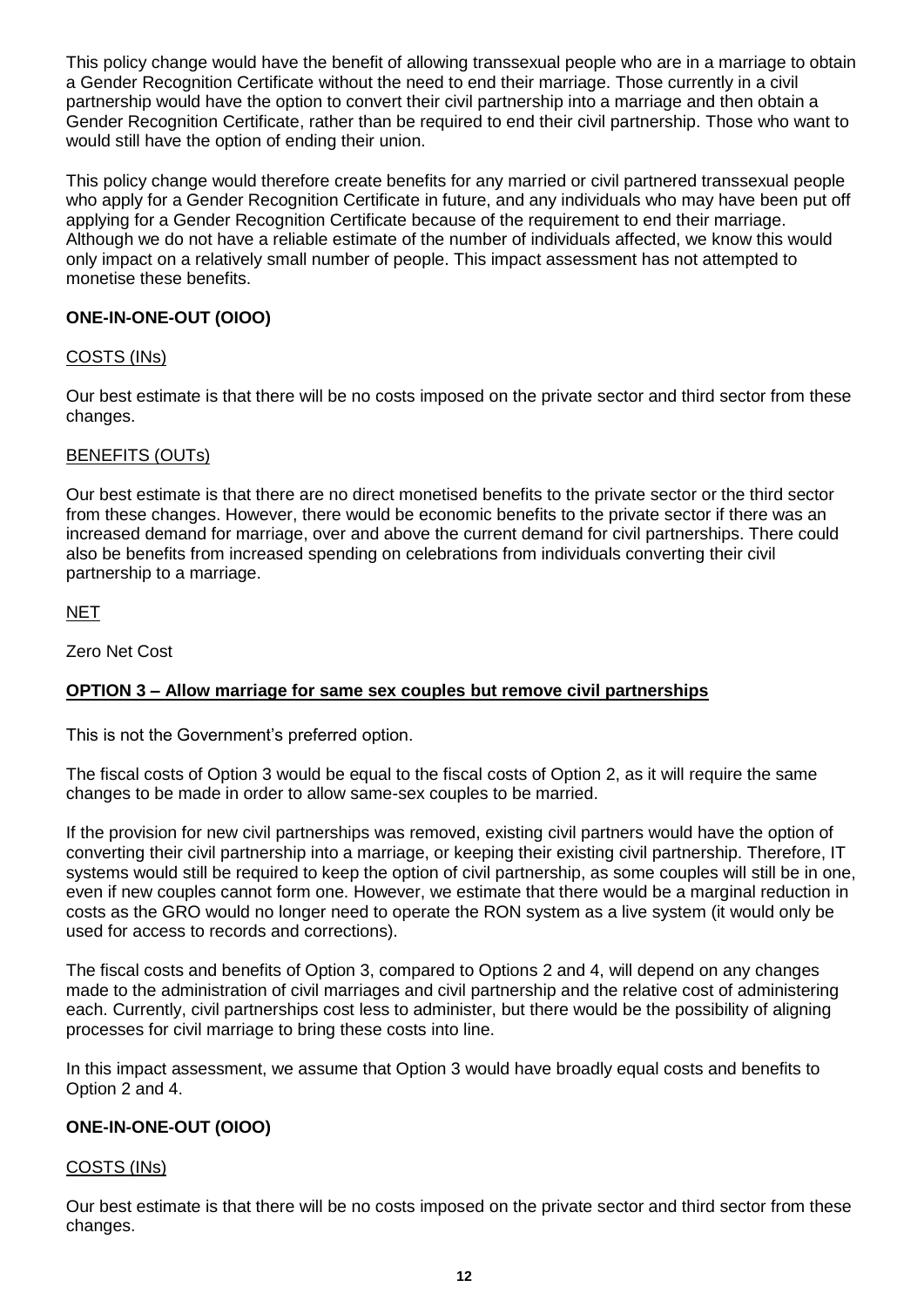### BENEFITS (OUTs)

Our best estimate is that there are no direct monetised benefits to the private sector or the third sector from these changes. However, there would be economic benefits to the private sector if there was an increased demand for marriage, over and above the current demand for civil partnerships. There could also be benefits from increased spending on celebrations from individuals converting their civil partnership to a marriage.

### **NET**

 $\overline{a}$ 

Zero Net Cost

### **OPTION 4 – Introduce marriage for same-sex couples, allow religious organisations to conduct same-sex marriage ceremonies if they wish, keep civil partnerships (for same-sex couples only)**

This is the Government"s preferred option as it will allow same-sex couples to enter a marriage through either a civil or religious ceremony, and continues to allow civil partnerships for same-sex couples.

The fiscal costs and benefits of Option 4 would be equal to the fiscal costs of Option 2, as it will require the same changes to be made in order to allow same-sex couples to be married.

The only difference between Option 2 and Option 4 is that Option 4 allows same-sex couples to have a religious ceremony to enter into a marriage, should the religious organisation agree.

Option 4 would create some extra costs for the General Register Office to administer a process to record religious premises that are allowed by the governing religious authority responsible for them to conduct same-sex marriages. This is likely to be in addition to any registration for opposite-sex marriages. Detailed arrangements would be considered to make this possible while protecting those groups that do not wish to carry out same-sex marriages from legal challenge. We estimate that this cost would be about £120 per premises (based on the current cost of registering premises for marriage) and that no more than 5% of current places of worship<sup>3</sup> would choose to opt in, based on the relatively small numbers of bodies responding to the consultation that expressed interest in doing so. This gives a cost of approximately £120,000<sup>4</sup>.

It is likely that this process would be run by GRO on a cost-recovery basis by charging a registration fee for religious premises to register. Therefore this cost may be borne by religious organisations. However, religious organisations would also have the option of cost-recovery themselves, as premises usually charge a fee for couples to hold a marriage.

Given that the paying of these fees are voluntary, we assume that individuals and premises would only pay these fees if they receive a benefit of at least equal value in obtaining the right to hold marriages. Therefore this cost is balanced by an equal benefit to those who are enabled to hold same-sex marriage.

In the event that fees are passed through to individuals this would therefore represent:

- A cost to the public sector of approximately £120,000 for the administration of the registration system;
- An equal benefit to the public sector from the collection of fees from religious premises;
- An equal cost to religious premises of paying the fees;
- A benefit to religious premises of fees received from couples to hold their marriages at the premises (which we assume would cover the cost above)
- A cost to individuals from paying the fee to hold their marriage at the premises
- A benefit to individuals from being able to hold their marriage at the premises they choose (which must be at least equal to the cost, otherwise they would not choose to pay to hold their marriage in the premises).

 $^3$  There are approximately 24,000 premises registered for marriage, therefore if we assume a 5% take up, there would be 1,200 premises. <sup>4</sup> It is likely that the majority of these costs would fall in the first year following implementation (premises would only need to register once), but there would be a small number of premises registering in the following years. However, as the majority of costs are expected to fall in the first year, for simplicity we include this cost as a one-off transitional cost.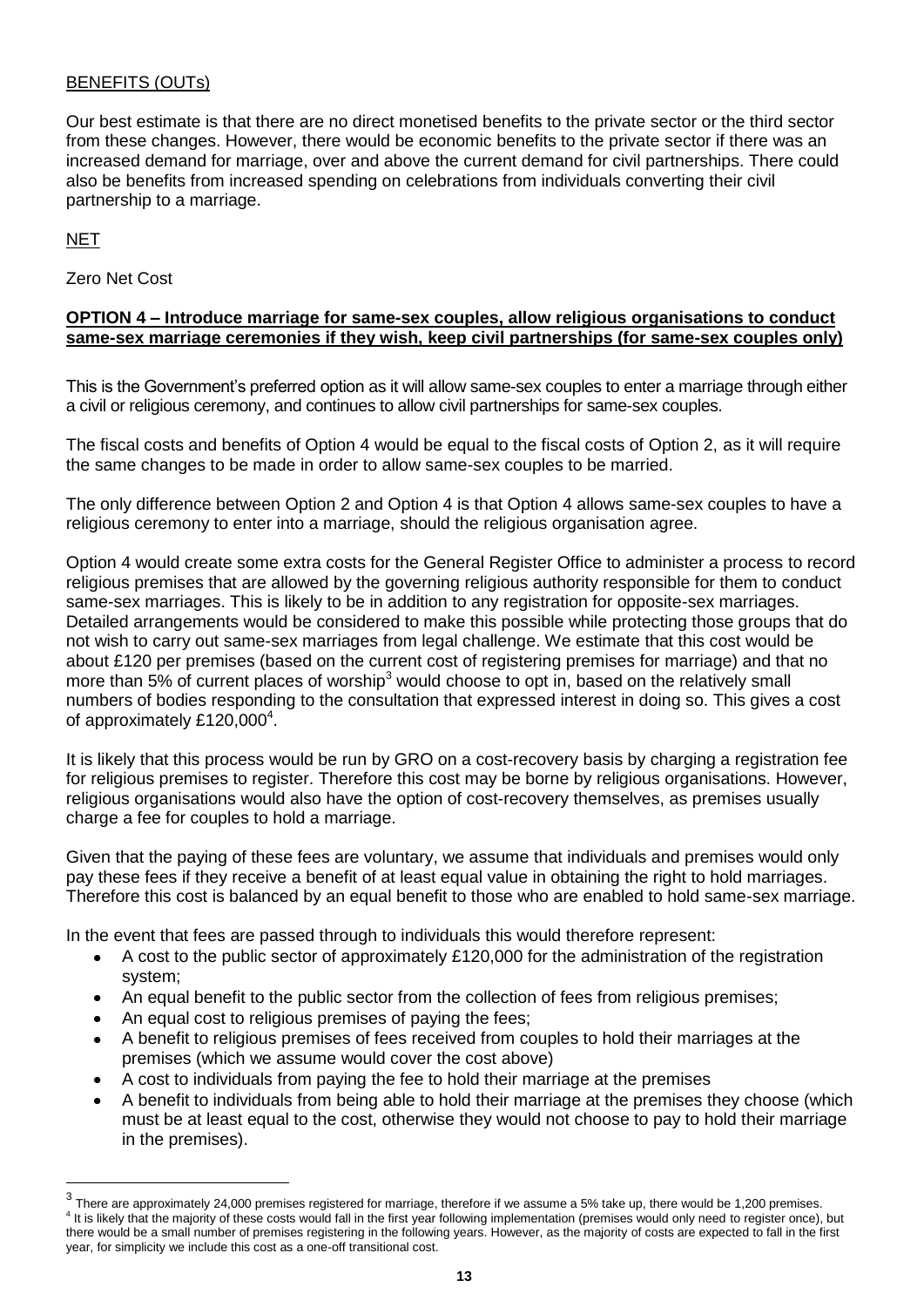Therefore, the cost of £120,000 is met by equivalent benefits. As the registration process operates effectively as a charge or fee for Government services, this cost is outside the scope of One-In-One-Out.

### **ONE-IN-ONE-OUT (OIOO)**

### COSTS (INs)

Our best estimate is that there will be no costs imposed on the private sector and third sector from these changes.

### BENEFITS (OUTs)

Our best estimate is that there are no direct monetised benefits to the private sector or the third sector from these changes. However, there would be economic benefits to the private sector if there was an increased demand for marriage, over and above the current demand for civil partnerships. There could also be benefits from increased spending on celebrations from individuals converting their civil partnership to a marriage.

### NET

Zero Net Cost

### **F. Risks**

### 1. Unforeseen costs to public sector and business

Although the consultation document sought evidence from respondents on any costs for business or the public sector, no specific additional costs were identified.

To mitigate this risk, the Government will be providing a "lead-in" time before changes are implemented, so that in many cases, any change would fall under business-as-usual costs.

Birmingham City Council said in their consultation response that any additional costs would relate to the authority"s normal business practice and should be absorbed by budgets as business as usual costs and in the private sector if there were any costs these would be absorbed in the same manner.

### 2. Different legal frameworks in Scotland and Northern Ireland

Our consultation only covered marriage for same-sex couples in England and Wales. Enabling same-sex couples to get married has been consulted on separately in Scotland. The Northern Ireland Executive has not indicated any plans to consult on this matter. This raises the possibility of increasingly different legal frameworks existing for marriage in the different jurisdictions within the United Kingdom. This may create extra costs, as guidance and training will need to be provided for public bodies to understand the differences and the implications for individuals who travel between countries. The Gender Recognition Panel has raised this as a concern. GEO will monitor closely the developments in Scotland and Northern Ireland, and will look for opportunities to avoid any incompatibility issues.

# **G. Enforcement**

The GRO and local authorities will continue to ensure that premises are compliant with the relevant legislation to hold a legal marriage ceremony.

# **H. Summary and Recommendations**

The table below outlines the costs and benefits of the proposed changes.

### **Table H.1 Costs and Benefits**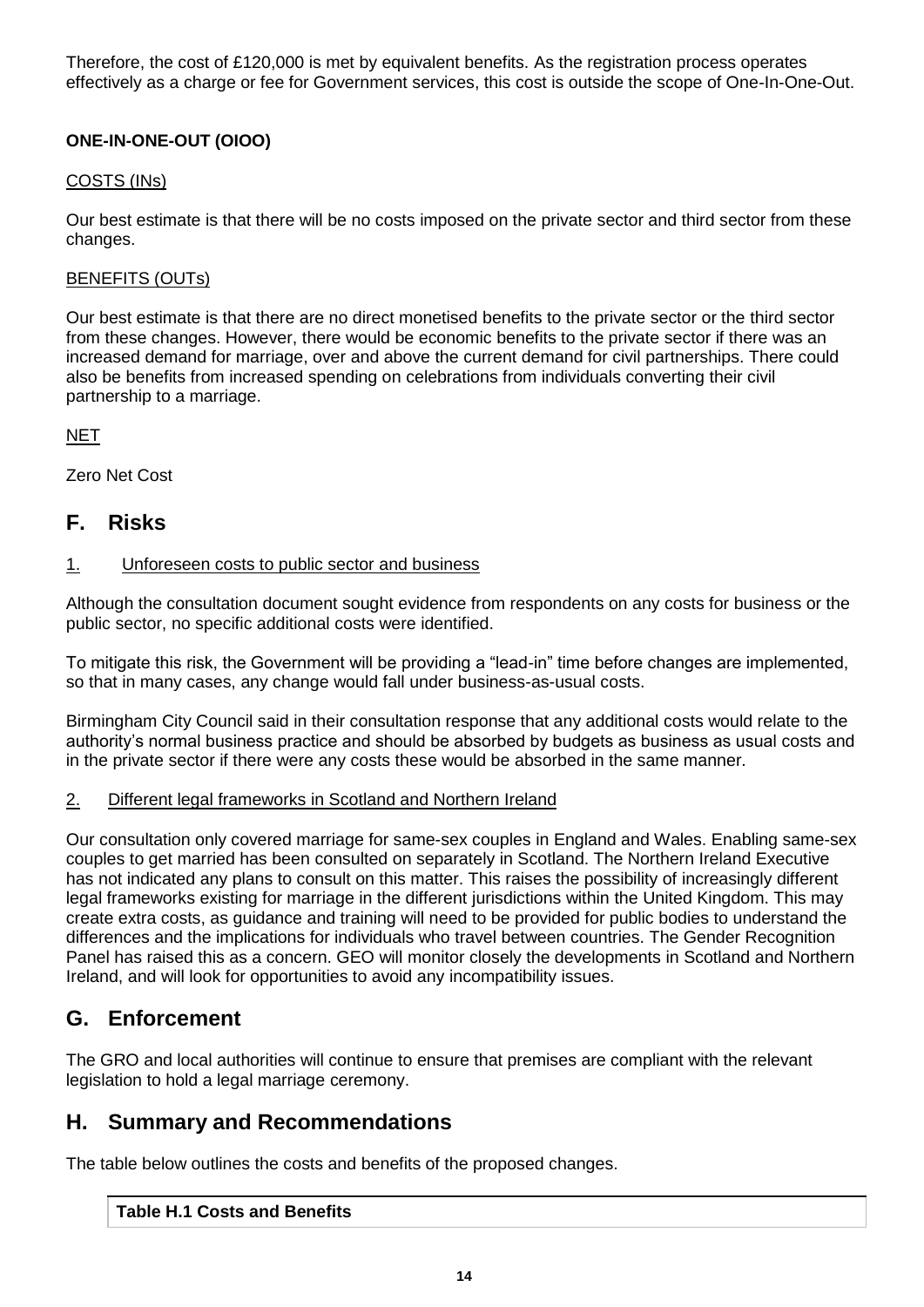| <b>Option</b> | Costs                     | <b>Benefits</b>       |
|---------------|---------------------------|-----------------------|
| $\mathbf 2$   | -£3.9m (PV over 10 years) | £0 (PV over 10 years) |
|               |                           |                       |
| 3             | -£3.9m (PV over 10 years) | £0 (PV over 10 years) |
|               |                           |                       |
|               | -£3.9m (PV over 10 years) | £0 (PV over 10 years) |
|               |                           |                       |

The costs presented are all generally transitional costs, related to one-off changes required. There are no annual costs after the transition. However, the Gender Recognition Panel has provided some additional costs relating to an increase in people seeking Gender Recognition Certificates. All costs fall on the public sector; there are zero costs or benefits to the private sector.

The table below shows the annual profile of costs.

Our working assumption is that changes to the GRO"s RON IT system (£2 million) would take two years to implement, while all other changes would take one year or less. We assume that changes would not be made until after legislation is passed by Parliament (which would be 2013/14 at the earliest, and may be later), but all changes would need to be completed before the legislation is fully implemented.

### Annual profile of costs (best estimate), in 2012/13 prices, £million

|                           | 2011/12 | 2012/13 | 2013/14 | 2014/15 | 2015/16 | 2016/17 | 2017/18 | 2018/19 | 2019/20 | 2020/21 |
|---------------------------|---------|---------|---------|---------|---------|---------|---------|---------|---------|---------|
| <b>Transitional costs</b> |         |         | 1.0     | 3.2     |         |         |         |         |         |         |
| Annual recurring<br>costs |         |         |         |         |         |         |         |         |         |         |
| <b>Total costs</b>        |         |         | 0. ا    | 3.2     |         |         |         |         |         |         |

For non-monetised costs and benefits, please see main evidence base section.

Applying a discount rate of 3.5% (in line with standard Green Book assumptions) gives a net present value of these costs as £3.9 million.

# **I. Implementation**

The aim is for legislation in the lifetime of this Parliament (by 2015). This work will be led by GEO, part of the Department of Culture, Media and Sport, supported by other Government departments.

# **J. Monitoring and Evaluation**

Post implementation, the new regime will be monitored by the ONS. The ONS collects national statistics regularly of the amount of people who enter into marriage or civil partnership.

# **K. Feedback**

Feedback will be obtained from a number of ongoing sources:

- monitoring correspondence received by departments across government

- ongoing stakeholder engagement

- ongoing contact with representatives of local authority registrars to ensure that the new procedures and processes are working.

# **L. Specific Impact Tests**

See Annex 1.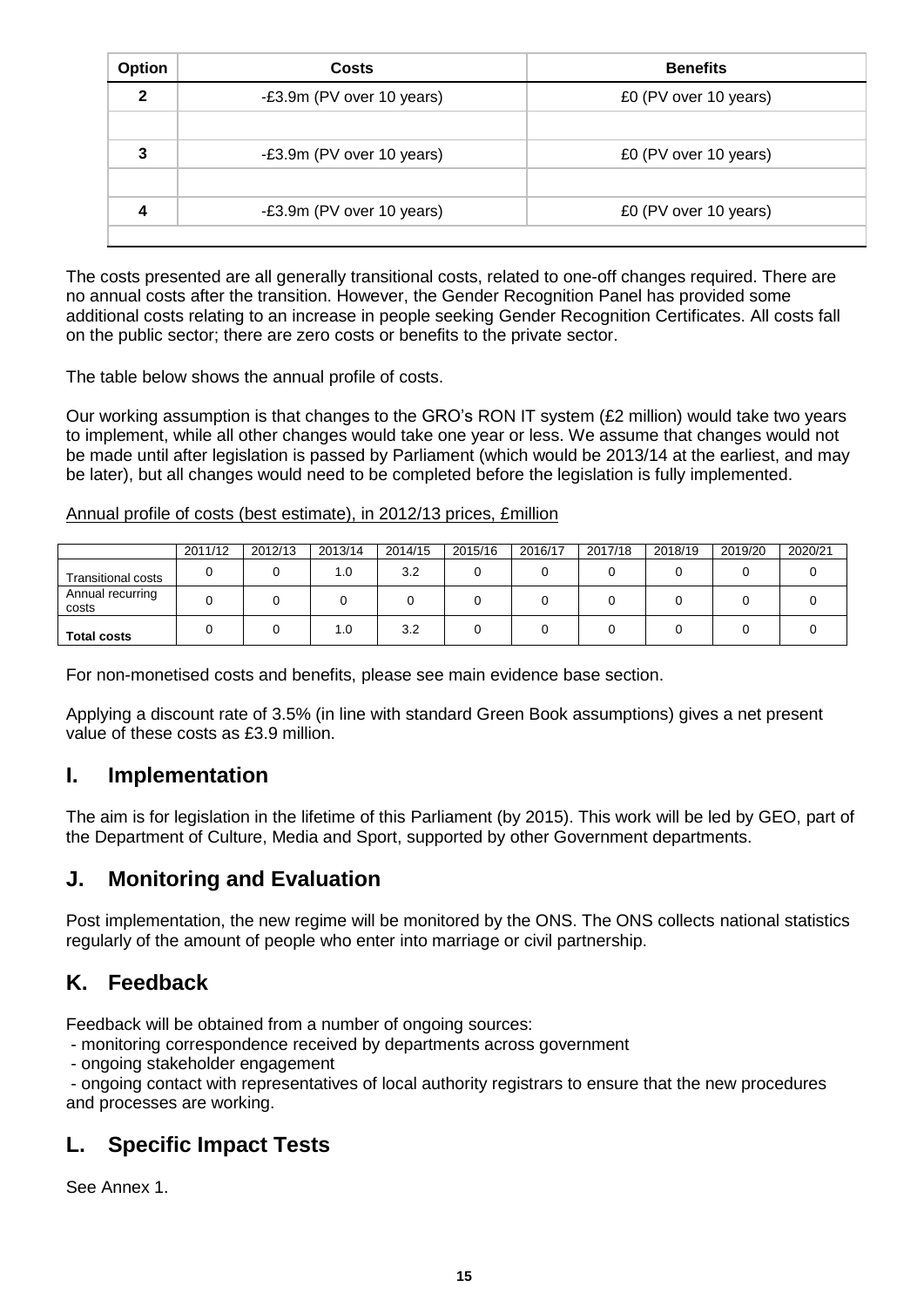# **Annex 1: Specific Impact Tests**

### **Economic Impacts**

### Small firms impact test

Our consultation did not reveal any cost to business.

There are possible benefits to small firms which operate as premises for civil marriages if they are able to take advantage of opportunities to hold civil marriage ceremonies for same-sex couples. If there were no increased demand for marriages following the change, over and above the current demand for civil partnerships, then there would be no aggregate benefits to premises. However, as discussed above, if there were to be an increased demand for marriage, we would expect increased spending on ceremonies and this would benefit civil marriages premises (which could be businesses of any size).

We expect there to be very little impact on micro-businesses (firms employing ten or fewer people). There may be benefits if there were to be an increased demand for marriage. Our best estimate would be zero net cost imposed on micro-businesses.

### **Social Impacts**

### **Justice**

At present, we do not envisage that the introduction of marriage for same-sex couples will introduce new civil sanctions, fixed penalties, or a new criminal offence. It is possible that existing perjury offences could be used where someone provides false information in respect of a civil partnership conversion or application to the Gender Recognition Panel. However we expect the number of any such cases to be negligible. There are therefore no additional costs relating to this, or costs relating to tribunals or compensation payments. Should this position change, for example during preparation for legislation and development of processes for registration of marriages, we shall revise this impact assessment.

Overall we anticipate that marriages between couples of the same-sex will largely take the place of civil partnerships in terms of new legal relationships for same-sex couples, with some in existing civil partnerships converting to marriage. Therefore over time the ending of these relationships will be largely through divorce, with a decline in dissolution. Since the volume of marriages for same-sex couples will be small compared with the overall opposite-sex married population, we do not anticipate a large increase in divorce applications. Furthermore because married transsexual people will no longer need to obtain a divorce to gain a Gender Recognition Certificate, for this group there may be a small decline in divorces, though again in terms of overall divorce applications this is not significant.

There is expected to be an increase in the number of applications to the Gender Recogniton Panel from those married transsexual people who previously felt unable to apply for legal recognition of their acquired gender because of the requirement to end any existing marriage in their birth gender.

### Privacy Impact Assessment

We do not consider that a Privacy impact assessment is required. There are no additional privacy risks to individuals. Marriage for same-sex couples does not require a change in technology. In respect of data handling, holding and disseminating of information, it will not develop extra data or new requirements to share data between organisations. Marriage for same-sex couples will not generate new sources of information as questions on marital status and details of next of kin are not new.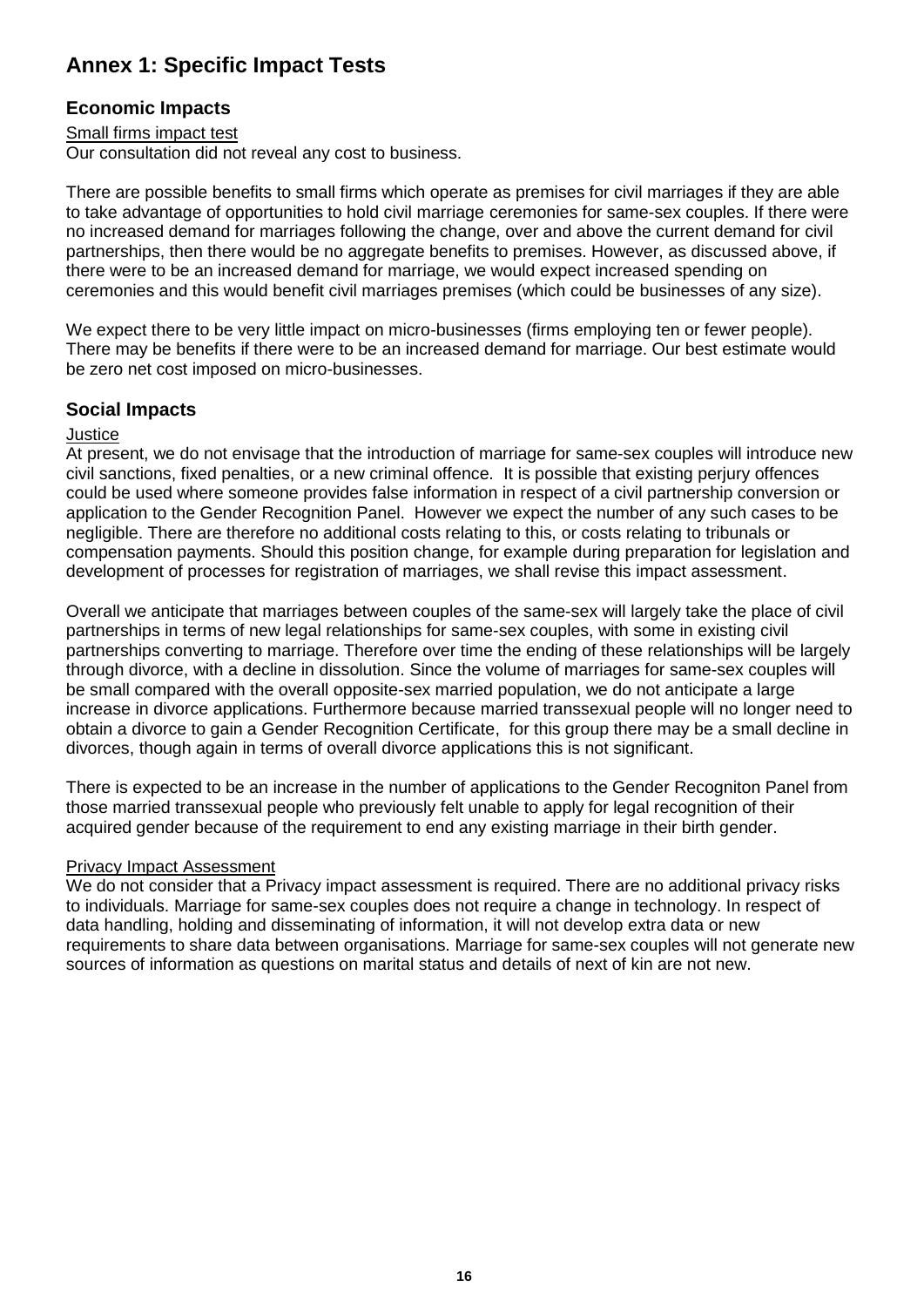# **Annex 2: Countries with provisions for marriage for same-sex couples and civil union**

GEO has conducted research into other countries which have provisions for same-sex marriage and same-sex civil unions. Different legal frameworks mean that different forms of union and marriage in different countries do not confer the same rights in each country. Below is a list of the current countries and jurisdictions which allow for same-sex union (based on GEO research). Some jurisdictions recognise civil unions or same-sex marriage from other countries, even if they have not established their own arrangements for civil unions and marriage for same-sex couples.

List of jurisdictions which have established marriage for same-sex couples

Argentina Belgium Canada Iceland Mexico (Mexico City only but recognised throughout Mexico) **Netherlands** Norway Portugal South Africa Spain Sweden United States of America (some states only)

### List of jurisdictions which have established same-sex unions

Andorra Argentina (some parts of the country only) Australia (precise laws vary from state to state) Austria Brazil Canada Colombia (cohabitation rights) Czech Republic **Denmark** Ecuador England and Wales Finland France Germany Hungary Iceland Liechtenstein Mexico (some parts of the country only) **Netherlands** New Zealand Northern Ireland Republic of Ireland **Scotland** Slovenia South Africa **Switzerland** United States of America (some states only)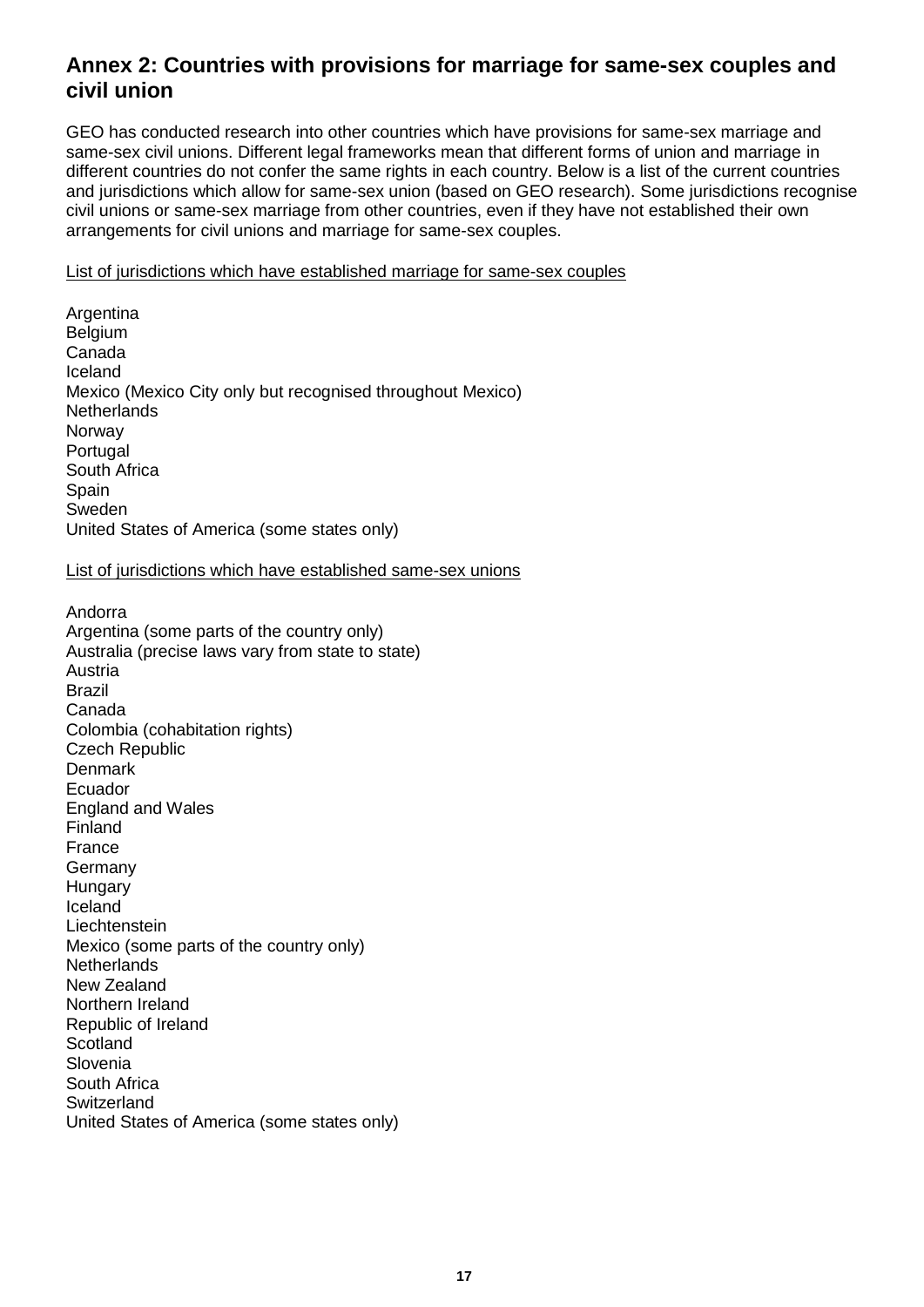# **Annex 3: Marriage for same-sex couples - international comparisons**

#### **This annex examines the experiences of other countries that previously had a form of civil union and then introduced marriage for same-sex couples.**

### *Summary*

Based on the experiences of other countries that have enabled same-sex couples to get married (and had a form of civil union available beforehand), the Government should expect to see a spike in demand for marriage between same-sex couples in the year that it is introduced. This would be explained by (i) conversions of existing civil partnerships into marriages; but also (ii) additional demand for new marriages in the first year, which may be explained by people "holding out" for marriage to become available.

However, this would be a short-term spike in demand - a change in when rather than whether – couples form a partnership. There is no evidence of countries experiencing a longer term increase in demand. There is no reason to expect any spike in demand to be as large as experienced in 2006 after civil partnerships were introduced.

### *Background*

When civil partnerships were first introduced in December 2005 there was a large "spike" in demand (with 16,800 ceremonies between December 2005 and December 2006 inclusive). Since then, the number has levelled off to around 6,000 ceremonies a year (see Figure 1 below).

Civil partnerships represented the first time that same-sex couples could register their partnership, so this spike in 2005-2006 represents all couples who wanted to formalise their relationship immediately. When marriage for same-sex couples is introduced, couples will already have been able to have a civil partnership for several years, so we would not expect such a large spike in demand in the first year of same-sex marriages. However, we might expect an increase in demand if:

- a) there are couples who delay entering into a civil partnership and wait for marriage for same-sex couples to be introduced;
- b) couples who are already in a civil partnership convert their civil partnership into a marriage<sup>5</sup>;
- c) there are couples who have never wanted a civil partnership but would want to enter into a civil marriage; or
- d) if marriage is valued more highly than civil partnerships and the availability of marriage encourages more same-sex couples to formalise their relationship. Alternatively, if marriage for same-sex couples encourages greater acceptance of same-sex couples in society, encouraging more couples to formalise their relationship.

 5 There may also be some increase in demand from transsexual individuals, as they would be able to convert their civil partnership to a marriage before obtaining a legal change of gender.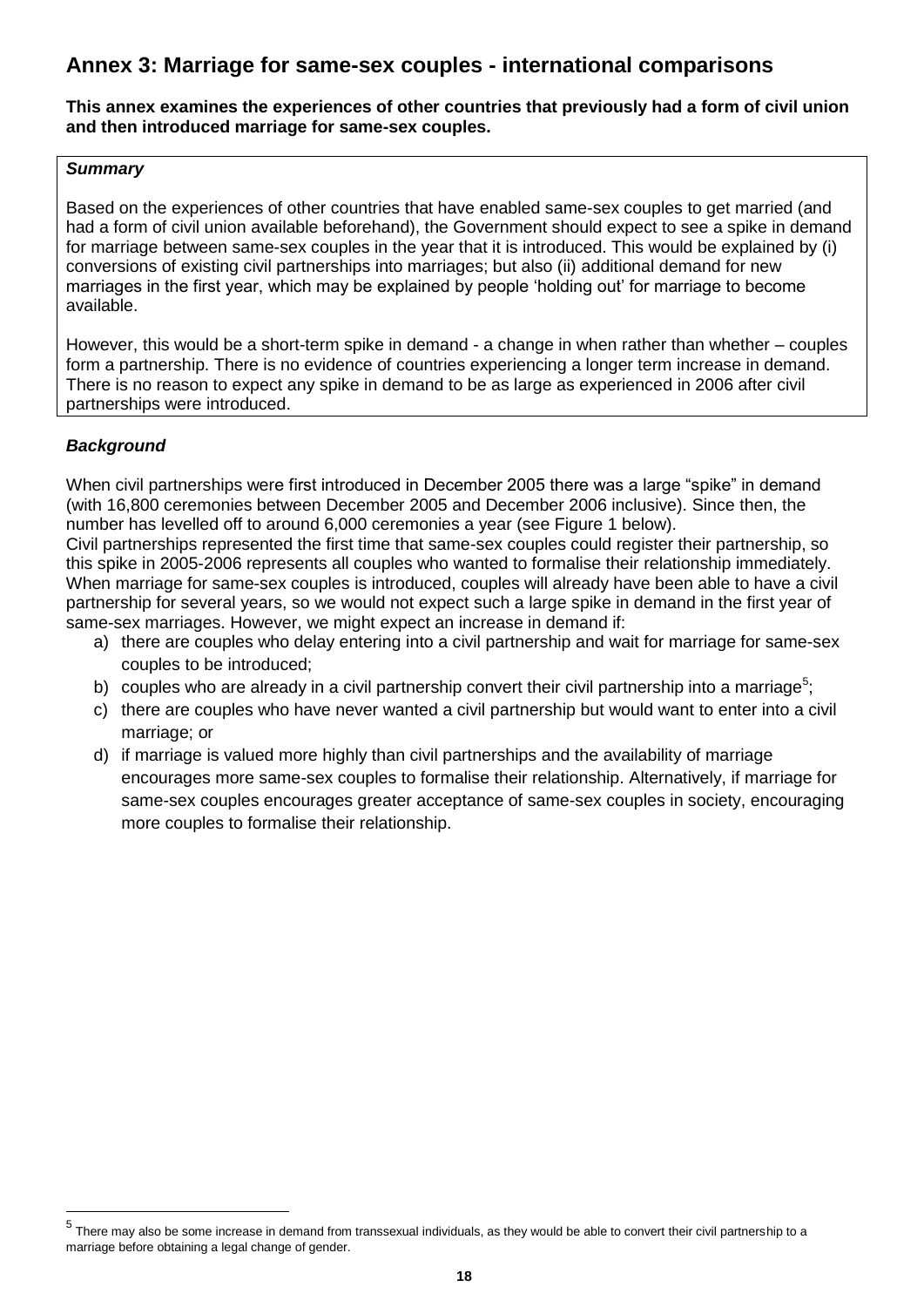

### *Figure 1: Number of Civil Partnerships in England and Wales (2005-2011)<sup>6</sup>*

We make a distinction when thinking about the effect on demand:

- Increased demand that is a **short-term**, or a shift in *when*, not *whether* couples marry or form a partnership  $-$  as in (a) and (b) above.
- An increase in the total amount of partnerships over the **longer-term,** over and above current demand for civil partnerships – as in (c) and (d) above.

### *Method*

 $\overline{a}$ 

To help inform what to expect when marriage for same-sex couples is introduced, below we look at the experience of other countries that have:

- 1. Allowed same-sex couples to get married on the same legal basis as opposite-sex couples in a marriage.
- 2. Before introducing marriage for same-sex couples, had a form of civil union or registered partnership which conferred the same or very similar rights to same-sex couples as marriage.

We identify 9 countries and States that fit this description (see table below). However it should be noted that there are several limitations to these international comparisons:

- Different countries have different legal systems and these differences can impact on the numbers  $\bullet$ of marriages. Countries may also have different rules in different regions and people may travel between countries or regions in order to get married. Rules may also differ with regard to whether religious marriage ceremonies are permitted or only civil marriage ceremonies.
- Culture and social norms can also be very different, which reduces comparability.
- Reliable and complete data on the numbers of unions and marriages are not always available. Also, the numbers involved can sometimes be very small.

<sup>&</sup>lt;sup>6</sup> Source: Office for National Statistics, [http://www.ons.gov.uk/ons/rel/vsob2/civil-partnership-statistics--united-kingdom/2011/sb-civil](http://www.ons.gov.uk/ons/rel/vsob2/civil-partnership-statistics--united-kingdom/2011/sb-civil-partnerships-in-the-uk--2011.html)[partnerships-in-the-uk--2011.html](http://www.ons.gov.uk/ons/rel/vsob2/civil-partnership-statistics--united-kingdom/2011/sb-civil-partnerships-in-the-uk--2011.html)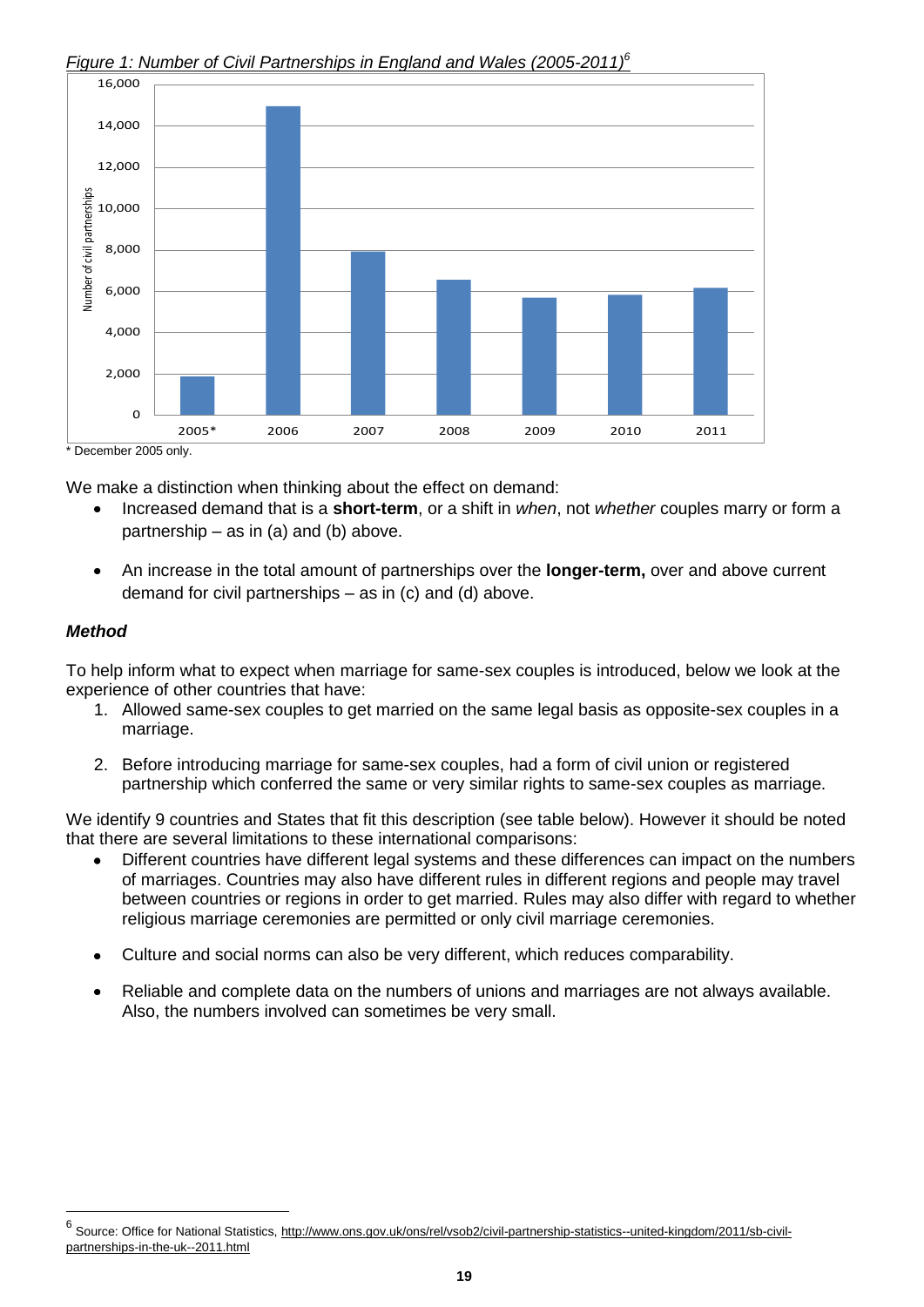| Summary table             |                    |            |                   |              |
|---------------------------|--------------------|------------|-------------------|--------------|
| <b>Country/State</b>      | <b>Civil union</b> | Same-sex   | <b>Short-term</b> | Longer-term  |
|                           | introduced         | marriage   | increase in       | impact       |
|                           |                    | introduced | demand            |              |
| Argentina                 | Varies by          | 2010       | Insufficient      | Insufficient |
|                           | province           |            | evidence          | evidence     |
| Canada                    | Varies by          | 2005       | Insufficient      | Insufficient |
|                           | province           |            | evidence          | evidence     |
| <b>Iceland</b>            | 1996               | 2010       | Insufficient      | Insufficient |
|                           |                    |            | evidence          | evidence     |
| <b>Netherlands</b>        | 1998               | 2001       | <b>Yes</b>        | <b>No</b>    |
| <b>Norway</b>             | 1993               | 2009       | Yes               | Insufficient |
|                           |                    |            |                   | evidence     |
| <b>Sweden</b>             | 1995               | 2009       | <b>Yes</b>        | Insufficient |
|                           |                    |            |                   | evidence     |
| <b>United States:</b>     | 2005               | 2008       | <b>Yes</b>        | Insufficient |
| <b>Connecticut</b>        |                    |            |                   | evidence     |
| <b>United States: New</b> | 2008               | 2010       | <b>Yes</b>        | Insufficient |
| <b>Hampshire</b>          |                    |            |                   | evidence     |
| <b>United States:</b>     | 2000               | 2009       | Insufficient      | Insufficient |
| Vermont                   |                    |            | evidence          | evidence     |

### *Country by country*

*Summary table*

### **Argentina**

Civil unions for same-sex couples were first permitted in Buenos Aires in 2003. This was followed by similar arrangements in the regions of Villa Carlos Paz, Rio Cuarto, Ciudad de Buenos Aires and Rio Negro. In July 2010, same-sex marriages were legalised nationwide. There are no central records of the number of same-sex civil unions formed before 2010, so it is not possible to compare demand for samesex marriage to demand for civil unions.

### **Canada**

l

The Civil Marriages Act came into force in Canada in July 2005, which allowed same-sex marriage nationwide. Before 2005 some Canadian provinces had already taken action to recognise same-sex partnerships and laws varied between provinces; for example, Ontario allowed same-sex marriage in 2002 and British Columbia in 2003. Canada also allows common-law marriages (rules for common law marriages also vary by province). Canada was the first country to allow same-sex marriage between people who are not residents of its territory, and a large proportion of same-sex marriages in Canada are for non-residents.

Data from the Census in 2006 suggests that there were 7,500 same-sex married couples in Canada, as well as 37,900 same-sex couples who were "common-law couples"<sup>7</sup>.

Statistics Canada decided in 2011 to stop collecting and publishing data on marriages. Due to the complexity of different rules in different provinces before marriage was allowed nationwide, many provinces do not provide good comparators, and none provide sufficient data to make comparisons.

The only province that provides comprehensive data on same-sex marriages is British Columbia, which first allowed same-sex marriage in July 2003 (see Figure 2). From 1997, British Columbia had offered some legal recognition to same-sex couples as common-law couples<sup>8</sup>, but there is no data available on the number of same-sex couples in common-law marriages before 2003.

<sup>&</sup>lt;sup>7</sup> [http://www42.statcan.gc.ca/smr08/2011/smr08\\_158\\_2011-eng.htm](http://www42.statcan.gc.ca/smr08/2011/smr08_158_2011-eng.htm)

<sup>8</sup> [http://www.religioustolerance.org/hom\\_marb6.htm](http://www.religioustolerance.org/hom_marb6.htm)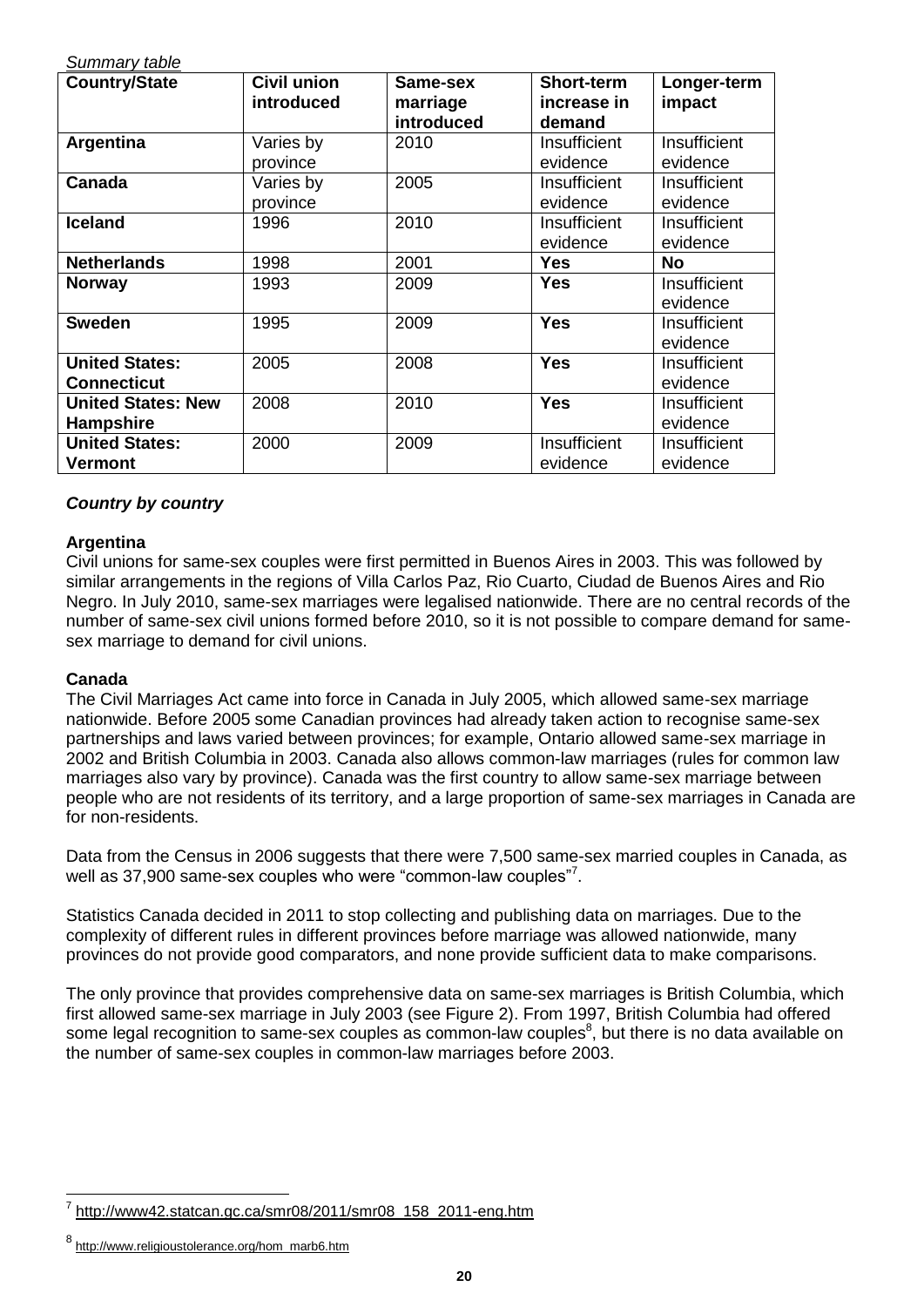

*Figure 2: Same-sex marriages in British Columbia 2003-2010<sup>9</sup>*

### **Iceland**

Registered partnerships for same-sex couples were introduced in 1996 in Iceland. Same-sex marriage was legalised, with the passing of a bill with a gender-neutral marriage definition, in June 2010. Comparisons of the demand for marriage compared to registered partnerships are not possible due to the small numbers involved (in 2010 there were 13 same-sex marriages, and the annual number of registered partnerships and marriages has been between 9 and 22 per year since 1996)<sup>10</sup>.

### **Netherlands**

 $\overline{a}$ 

Same-sex couples in the Netherlands were able to enter into "registered partnerships" from 1998. In 2001, the Netherlands opened up civil marriages to same-sex couples. Since 2001, registered partnerships and civil marriages have been open to same-sex and opposite-sex couples and couples can convert between the two.

The figures for same-sex unions in the Netherlands suggest that there was a peak in registered partnerships when they were introduced in 1998 and another peak when same-sex marriage was introduced in 2001 (see Figure 3). The total number of marriages in 2001 represents a 51% increase compared to registered partnerships in 2000.

Since 2001, figures have remained broadly stable, with about 500 same-sex registered partnerships and about 1,100-1,400 same-sex marriages per year between 2004 and 2009. The total number of same-sex unions has now returned to similar levels to those before same-sex marriages were introduced. The spike in marriages in 2001 is not entirely explained by new marriages, as this will also include existing registered partnerships being converted into marriages. Statistics Netherlands are not able to distinguish in this data how many marriages are conversions.

<sup>&</sup>lt;sup>9</sup> Source: British Columbia Vital Statistics Agency,<http://www.vs.gov.bc.ca/>

<sup>&</sup>lt;sup>10</sup> Source: Statistics Iceland,<http://www.statice.is/Statistics/Population/Marriages-and-divorces>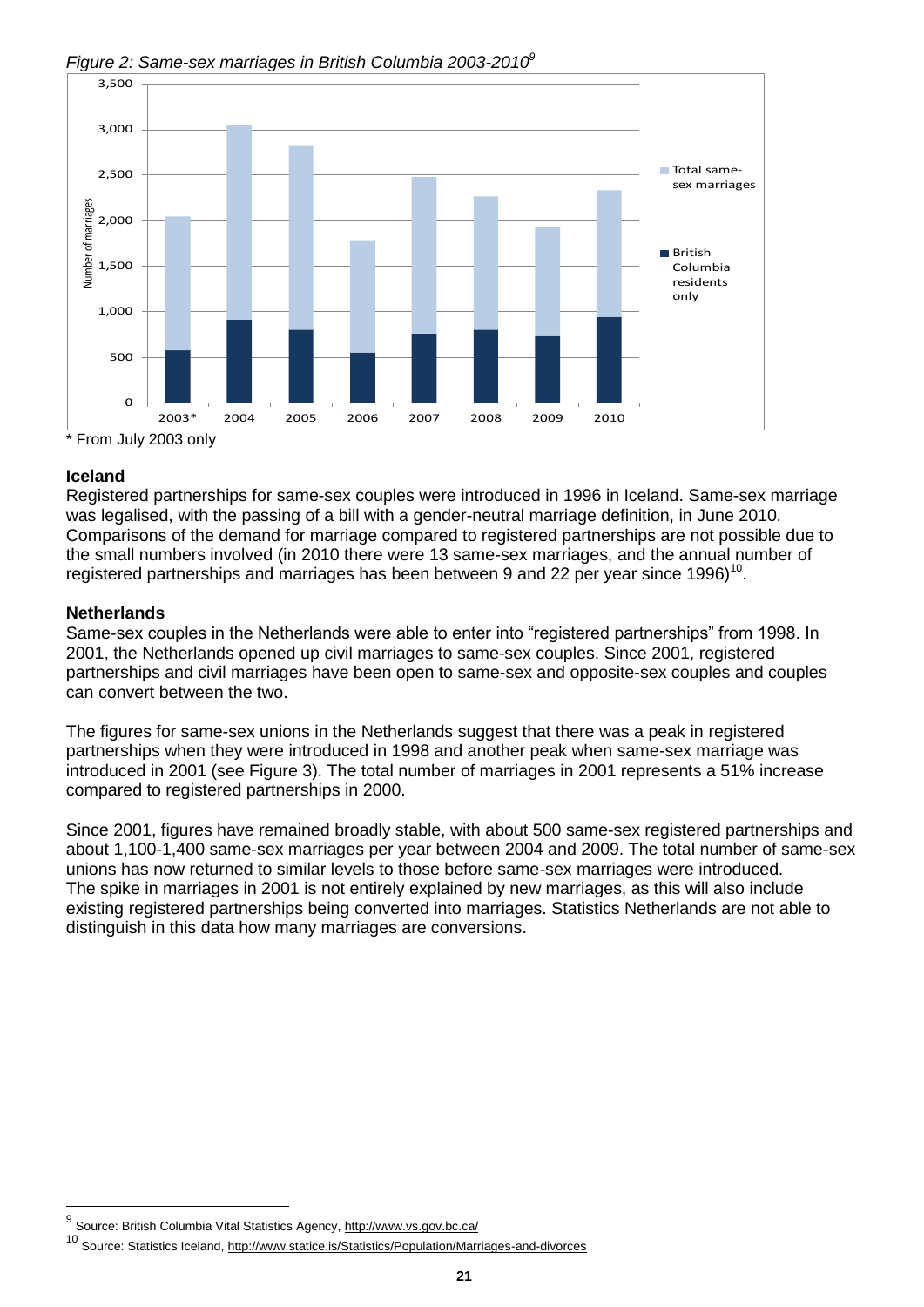

*Figure 3: Number of registered partnerships and same-sex marriages in the Netherlands 1998-2009<sup>11</sup>*

#### **Norway**

Same-sex couples could enter registered partnerships in Norway from 1993. In January 2009 same-sex marriage was legalised and the Registered Partnership Act was repealed, meaning that from January 2009 no new registered partnerships could be formed. Figure 4 below shows the numbers of registered partnerships between 1993 and 2008 and the number of same-sex marriages between 2009 and 2011<sup>12</sup>. There was an increase in the total number of same-sex unions following the legalisation of same-sex marriage in Norway. However, this was in the context of increasing numbers of partnerships in the years preceding the change and the increase appears to have been solely amongst female couples (an Annex below compared demand be gender in different countries). As marriage for same-sex couples has only recently been introduced we are unable to tell if there has been a long-term increase in demand.

It should also be noted that the pattern in take-up is quite dissimilar to that in the UK, where there was a large spike in demand after the introduction of civil partnerships.



*Figure 4: Registered Partnerships and Marriages in Norway 1993 - 2011<sup>13</sup>* same sex. 2009-2011

l

<sup>11</sup> Source: Statistics Netherlands, [http://statline.cbs.nl/StatWeb/publication/?DM=SLEN&PA=37772eng&D1=0,2-4,35-47&D2=40-](http://statline.cbs.nl/StatWeb/publication/?DM=SLEN&PA=37772eng&D1=0,2-4,35-47&D2=40-59&LA=EN&HDR=G1&STB=T&VW=T) [59&LA=EN&HDR=G1&STB=T&VW=T](http://statline.cbs.nl/StatWeb/publication/?DM=SLEN&PA=37772eng&D1=0,2-4,35-47&D2=40-59&LA=EN&HDR=G1&STB=T&VW=T)<br>12 =

Source: Statistics Norway,<http://www.ssb.no/english/yearbook/fig/fig-100.html>

<sup>13</sup> Ibid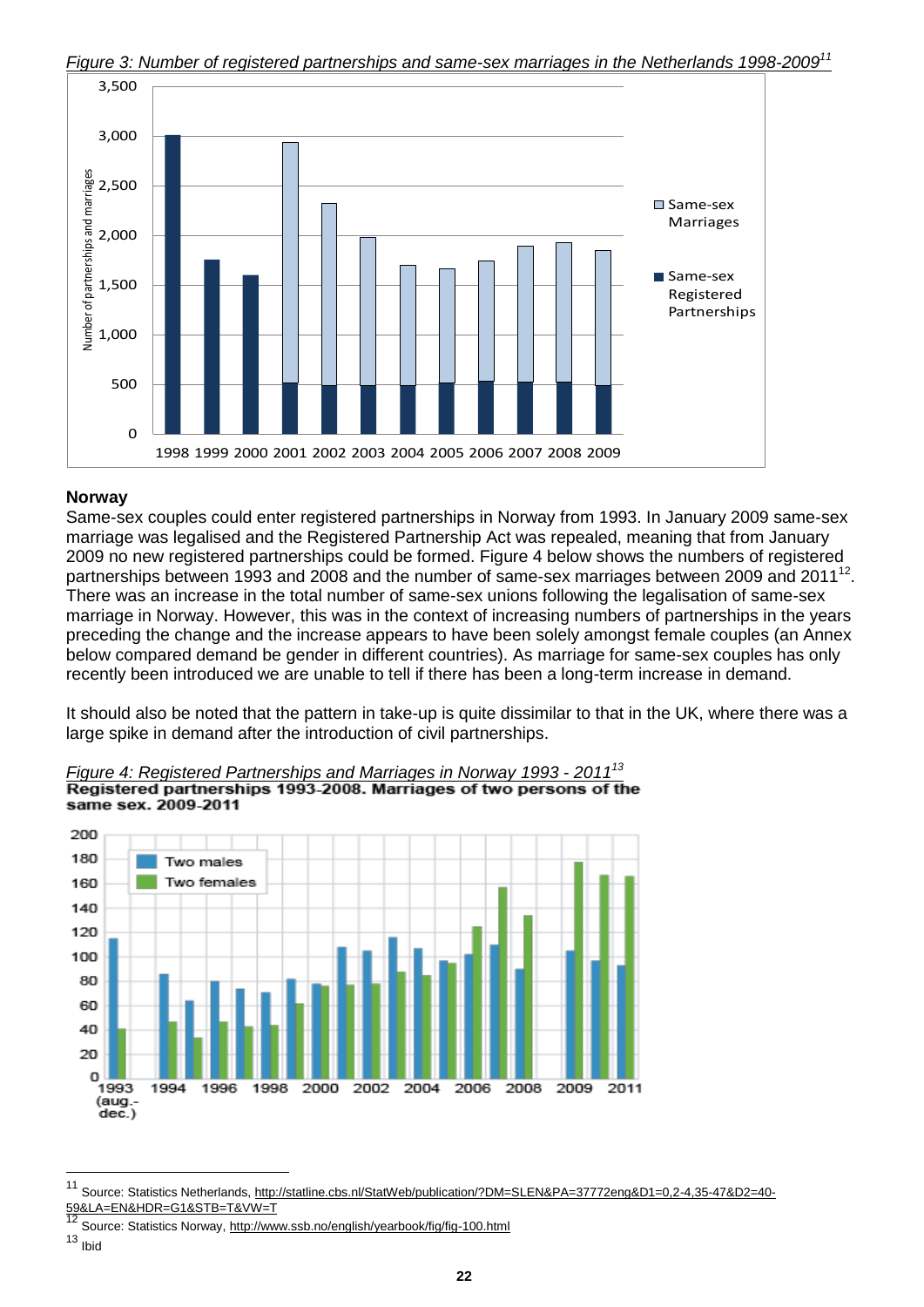#### **Sweden**

In Sweden, same-sex couples have been able to enter into a registered partnership since 1995. A gender-neutral marriage law came into force in May 2009. The total number of same-sex couples who entered into a marriage in 2009 and 2010 was greater than the number entering into registered partnerships in 2008 (an increase of 2.5% between 2008 and 2009 and 29.3% between 2009 and 2010 – see Figure 5).

As in Norway, the total number of registered partnerships had also been increasing between 1998 and 2008, so some of this increase reflects a longer term trend increase. In addition, we are also unable to tell if there has been a longer term change in demand as marriage for same-sex couples has only been recently introduced.





The graph above illustrates the number of couples who, between 1995-2009 registered their partnerships and the number who between 2009-2010 entered a same-sex marriage. The number of those who transferred their registered partnership to marriage is not included.

### **United States**

l

Currently, same-sex couples can marry in six states in the US (Connecticut, Iowa, Massachusetts, New Hampshire, New York and Vermont) plus the District of Columbia (California also offered same-sex marriages between June and November 2008 but no longer does so). Three states offered a form of same-sex civil union before marriage: Connecticut, New Hampshire and Vermont.

Vermont introduced same-sex marriage in 2009, but up-to-date statistics are not available<sup>15</sup>.

**Connecticut** began offering same-sex civil unions in 2005. In 2008, same-sex marriage was introduced. Both civil unions and marriages were available to same-sex couples until October 2010, when civil unions were removed and all civil unions were converted into marriages. Figures from Connecticut show a large increase in demand for marriage compared to civil unions – see Figure  $6^{16}$ . These figures only show new marriages, not conversions, so the increase is solely amongst couples who chose not to enter into a civil union and waited for marriage to become available or more recently formed couples. About 59% of same-sex couples married in Connecticut were non-residents who had travelled to the state in order to marry. The numbers of residents getting married in 2009 suggests a small spike in demand, then a fall to similar levels as previous civil unions.

*Figure 6: Civil unions and marriages in Connecticut 2005-2010<sup>17</sup>*

<sup>&</sup>lt;sup>14</sup> Source: Statistics Sweden, [http://www.scb.se/Pages/PressRelease\\_\\_\\_\\_308294.aspx](http://www.scb.se/Pages/PressRelease____308294.aspx)

<sup>15</sup> Data is only available up to 2008, before same-sex marriage was introduced. Vermont Vital Statistics Agency, <http://healthvermont.gov/index.aspx><br>16 o

Source: Badgett & Herman (2011) 'Patterns of Relationship Recognition by Same-Sex Couples in the United States' The Williams Institute  $17$  Ibid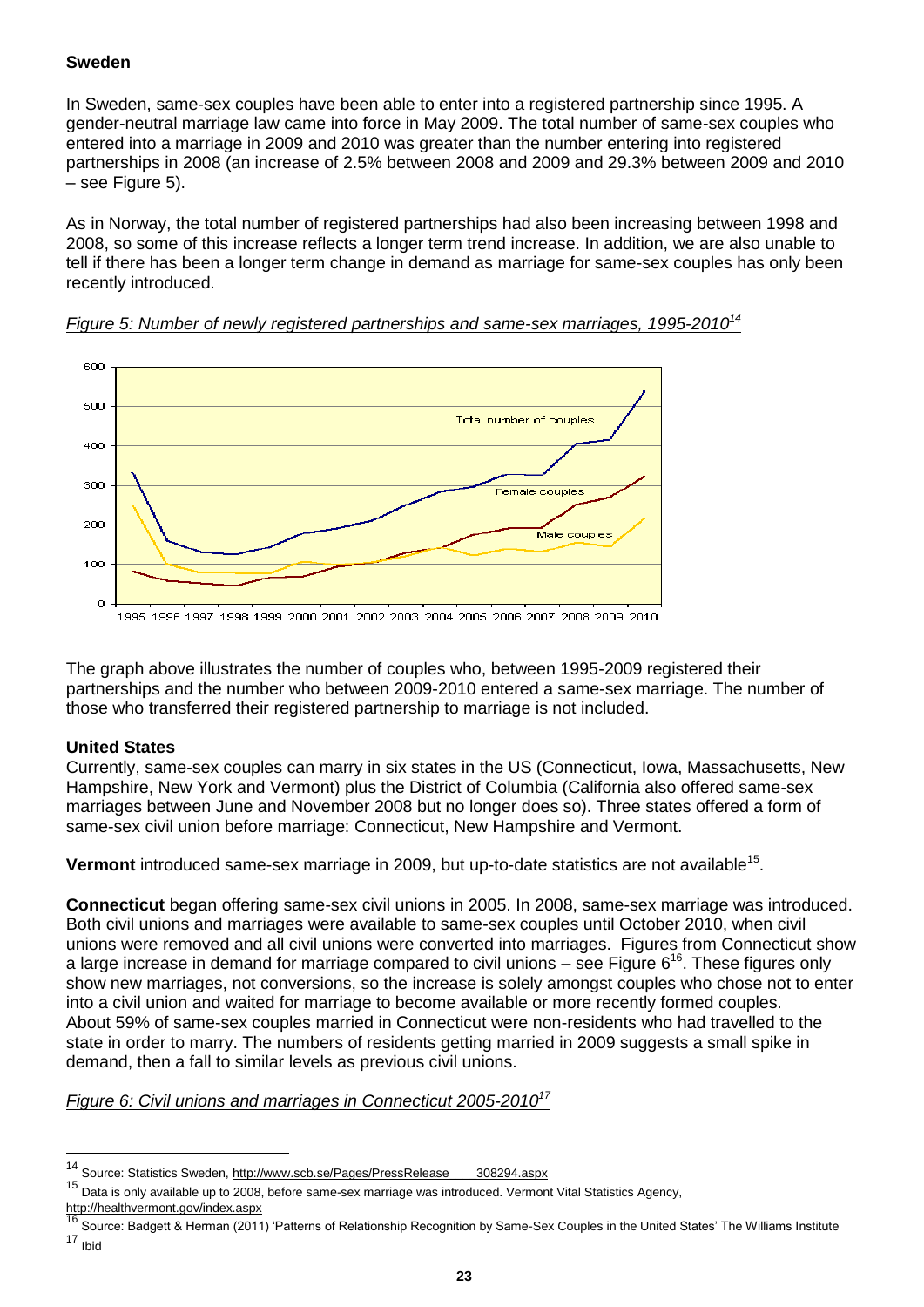

#### Figure 8. Demand for Civil Unions and Marriage in Connecticut

**New Hampshire** introduced civil unions in January 2008 and same-sex marriage in January 2010. In 2010, couples in a civil union could convert to a marriage and in January 2011 all remaining civil unions were automatically converted into marriages. Figures for new marriages in 2010 are higher than 2009, but about the same as 2008 (see Figure 7). The reduction in 2009 may represent couples holding out for marriage, but there are too few years to make any firm conclusions.

Looking at all US states who have introduced civil unions and marriage, Badgett & Herman (2011) estimate that in the first year after introduction, states which allowed same-sex marriage saw higher rates of formation than states which introduced civil union<sup>18</sup>. In states allowing marriage, 30% of existing same-sex couples got married; in states introducing civil union, 18% of same-sex couples entered a civil union.



*Figure 7: Civil unions and same-sex marriages in New Hampshire 2008-2011<sup>19</sup>*

### *Conclusions*

l

Due to the limitations of international comparisons and the lack of relevant or up-to-date data from many countries, these results should be seen as indicative only.

<sup>&</sup>lt;sup>18</sup> Badgett & Herman (2011) 'Patterns of Relationship Recognition by Same-Sex Couples in the United States' The Williams Institute

<sup>&</sup>lt;sup>19</sup> Figures provided by New Hampshire Vital Records Administration. Civil unions converted to marriages are estimated by assuming that all same-sex marriages in January 2011 were conversions, and that all remaining civil unions converted during 2010.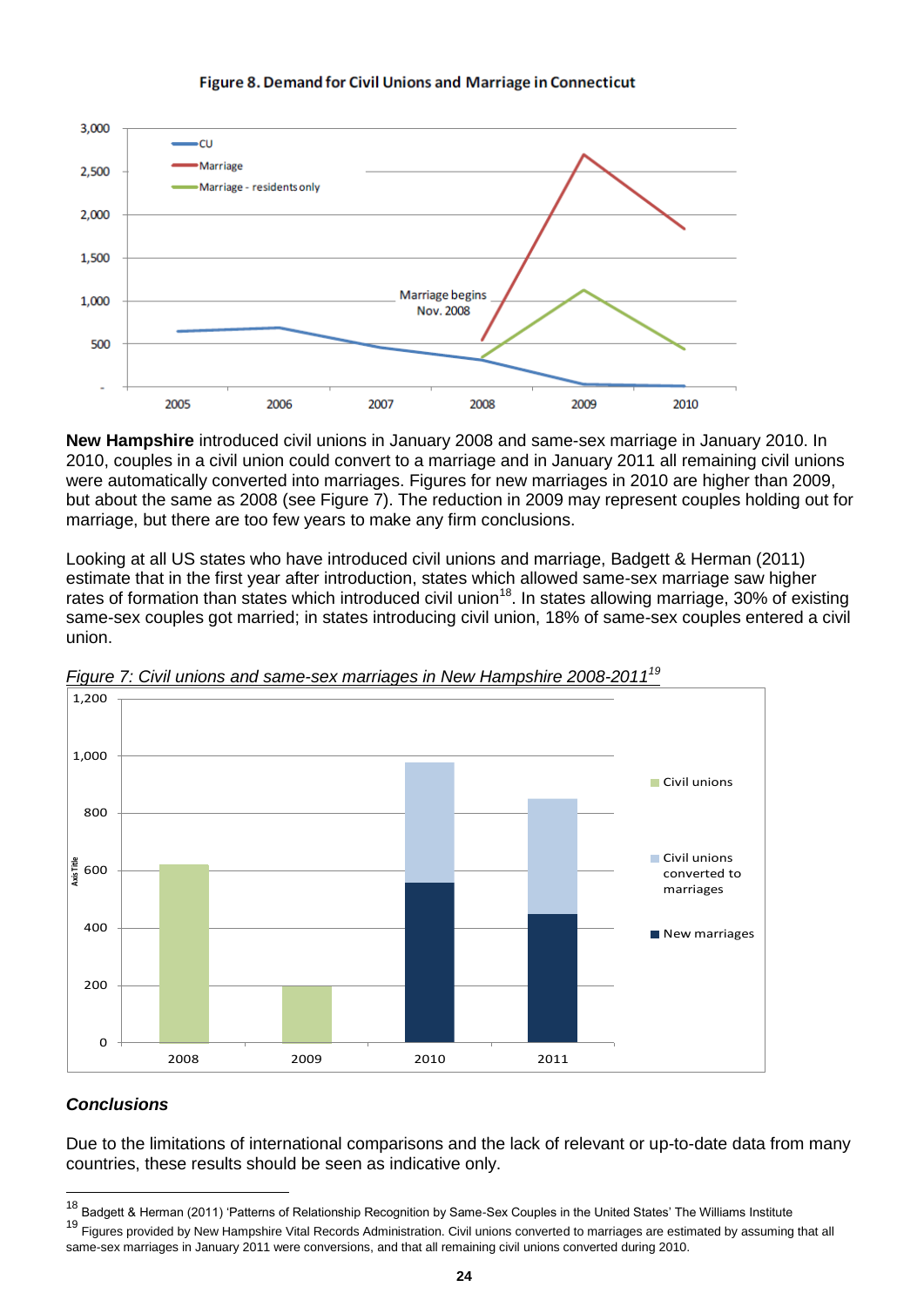From the countries and States that have data on marriages for same-sex couples, all showed a shortterm increase in the number of marriages, compared to the number of civil unions formed in the year before.

The only country that has more than three years' worth of data following the introduction of same-sex marriage is the Netherlands. Here, there was a short-term spike in demand for marriages (which is likely to be largely explained by couples converting existing registered partnerships into marriages), but no discernible long-term increase in demand<sup>20</sup>.

Norway and Sweden also show an increase in demand for marriages in the year of introduction. However, a difference in these countries is that the demand for registered partnerships had been steadily increasing since their introduction. The increases in Norway and Sweden look to be slightly greater than the earlier trend increase, but data is not yet available for more than one or two years since marriages were introduced so we cannot tell if this trend will continue. This experience differs from England and Wales, where civil partnerships saw a large initial surge followed by a "steady state". The differences may be due to cultural differences and the fact that the Scandinavian countries introduced registered partnerships much earlier than the England and Wales.

The reasons for the short-term spikes in demand for marriage are not clear from the data. In the Netherlands, it will be largely explained by conversions (though we cannot be sure to what extent). In Connecticut (where conversions are not included in the figures) there are signs of a reduction in civil unions in preceding year, suggesting some couples may be "holding out" for marriage to be introduced. In Norway and Sweden, some of the increase will be explained by longer term trends for more same-sex couples formalising their relationship.

The conclusion we draw from these comparisons is that England and Wales should expect to see a short-term increase in demand for same-sex marriage in the year that it is introduced, despite the fact that civil partnerships have been available for several years. Given there have already been between 68,000 (based on registration data) and 88,000 (based on the Annual Population Survey) (Ross et al 2011) civil partnerships, there is likely to be a large demand for conversions<sup>21</sup>. However, the international experiences suggest that there would also be an additional short-term increase in demand on top of these conversions.

In addition, there is not enough evidence available to suggest if any other countries have seen a longterm change in demand for marriage compared to previous demand for civil unions.

l

<sup>20</sup> However, data from the Netherlands only includes three years of registered partnerships before marriage was introduced so there is no clear indication of what long-term demand would have been for registered partnerships.

Question 9 of the equal civil marriage consultation asked those in a civil partnership whether they would want to convert into a civil marriage. Whilst the consultation is not a representative sample, this may provide an insight into how many people may wish to convert.